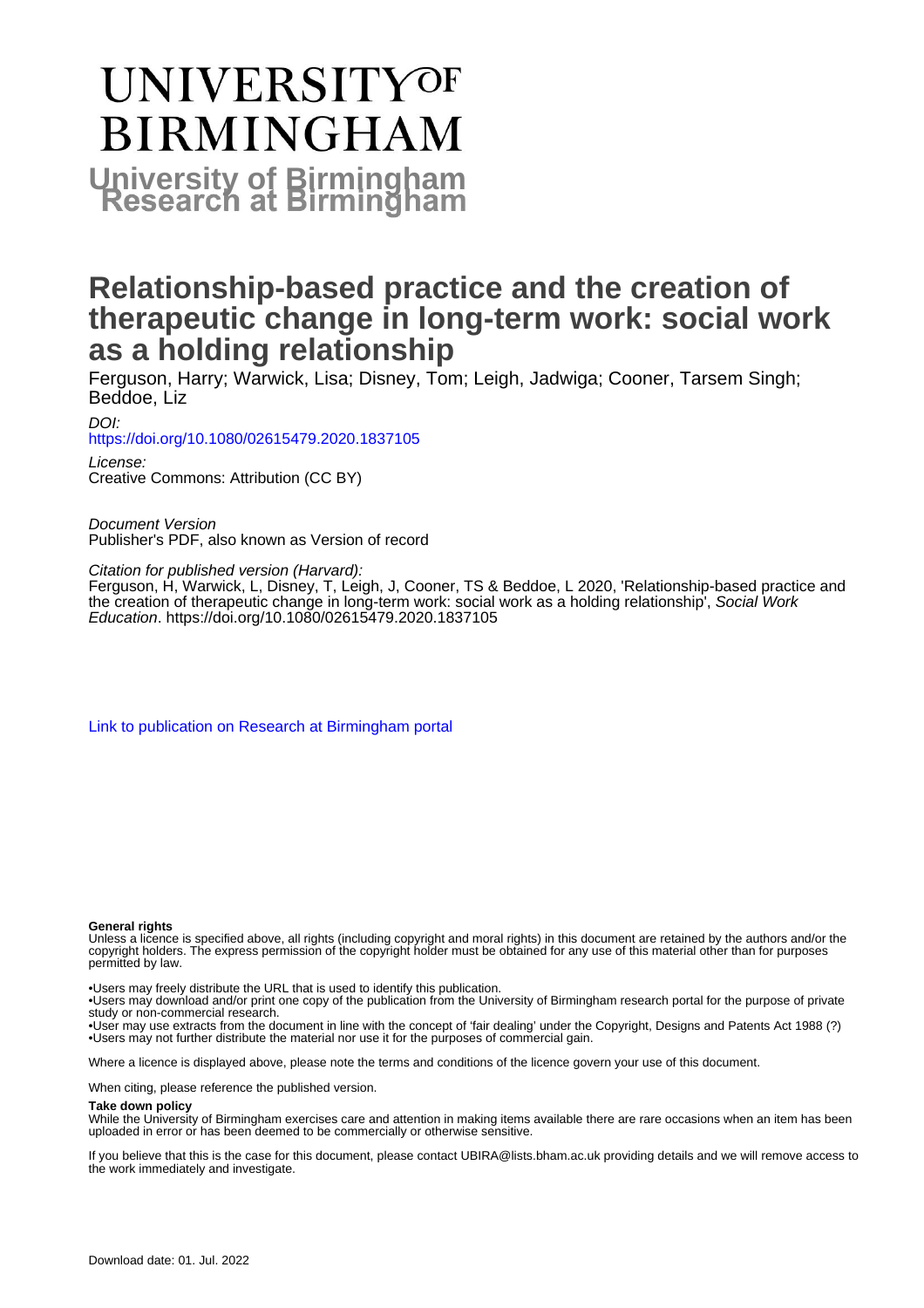



**ISSN: (Print) (Online) Journal homepage:<https://www.tandfonline.com/loi/cswe20>**

# **Relationship-based practice and the creation of therapeutic change in long-term work: social work as a holding relationship**

**Harry Ferguson , Lisa Warwick , Tom Disney , Jadwiga Leigh , Tarsem Singh Cooner & Liz Beddoe**

**To cite this article:** Harry Ferguson , Lisa Warwick , Tom Disney , Jadwiga Leigh , Tarsem Singh Cooner & Liz Beddoe (2020): Relationship-based practice and the creation of therapeutic change in long-term work: social work as a holding relationship, Social Work Education, DOI: [10.1080/02615479.2020.1837105](https://www.tandfonline.com/action/showCitFormats?doi=10.1080/02615479.2020.1837105)

**To link to this article:** <https://doi.org/10.1080/02615479.2020.1837105>

ര

© 2020 The Author(s). Published by Informa UK Limited, trading as Taylor & Francis Group.



Published online: 30 Nov 2020.

[Submit your article to this journal](https://www.tandfonline.com/action/authorSubmission?journalCode=cswe20&show=instructions)  $\mathbb{Z}$ 

**Article views: 2331** 



 $\overrightarrow{O}$  [View related articles](https://www.tandfonline.com/doi/mlt/10.1080/02615479.2020.1837105)  $\overrightarrow{C}$ 



[View Crossmark data](http://crossmark.crossref.org/dialog/?doi=10.1080/02615479.2020.1837105&domain=pdf&date_stamp=2020-11-30) $\bm{\mathcal{C}}$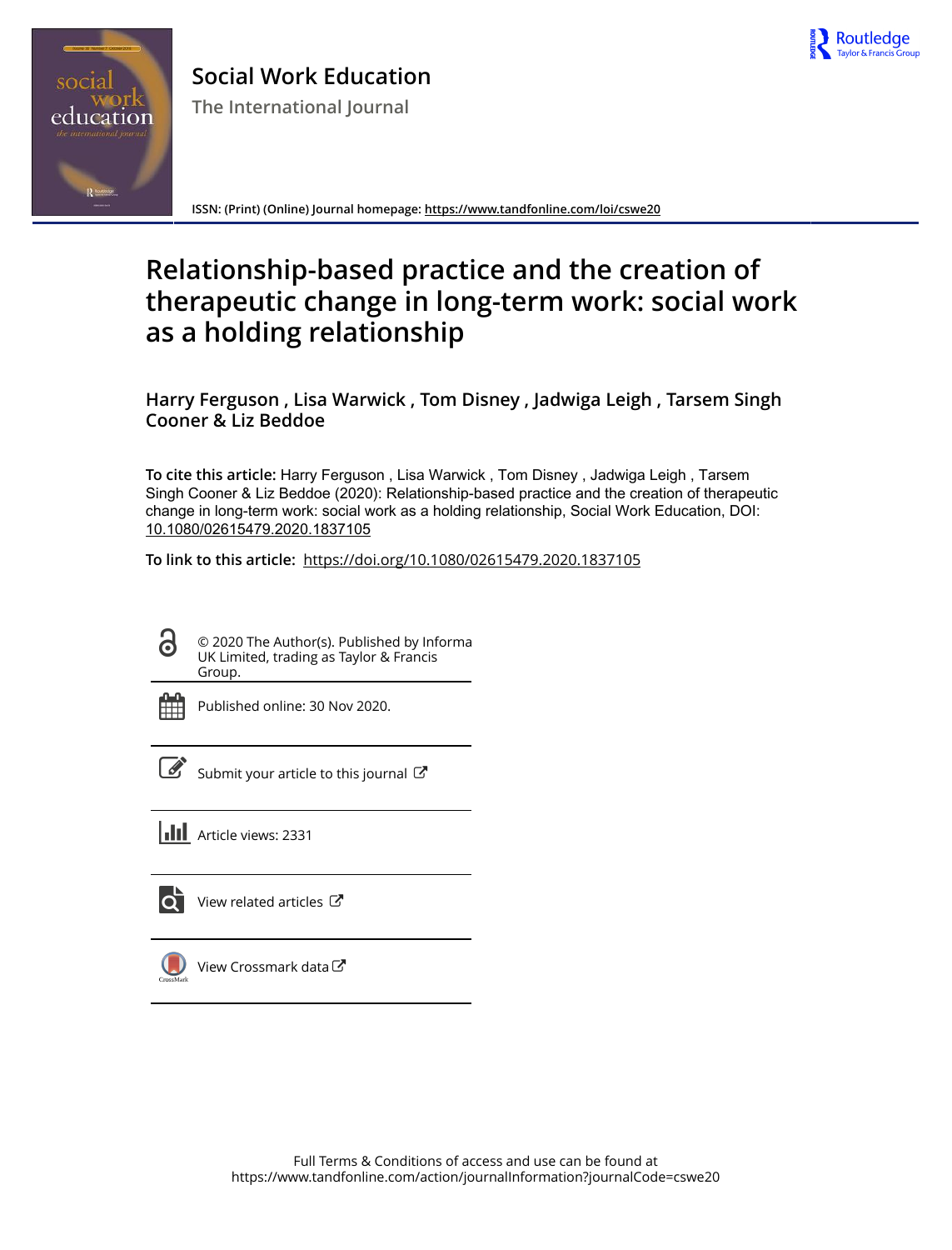**a** OPEN ACCESS **a** Check for updates

Routledae Taylor & Francis Group

# **Relationship-based practice and the creation of therapeutic change in long-term work: social work as a holding relationship**

H[a](#page-2-0)rry Ferguson<sup>a</sup>, Lisa Warwick<sup>b</sup>, Tom Disney<sup>c</sup>, Ja[d](#page-2-3)wiga L[e](#page-2-4)igh<sup>d</sup>, Tarsem Singh Cooner<sup>e</sup> and Liz Beddo[ef](#page-2-5)

<span id="page-2-5"></span><span id="page-2-4"></span><span id="page-2-3"></span><span id="page-2-2"></span><span id="page-2-1"></span><span id="page-2-0"></span><sup>a</sup>Professor of Social Work, Department of Social Work and Social Care, University of Birmingham, Birmingham, UK; <sup>b</sup>Assistant Professor in Social Work, B6 Law and Social Sciences, University of Nottingham, Nottingham, UK; 'Senior Lecturer in Childhood Studies, Department of Social Work, Education & Community Wellbeing, C115, Coach Lane Campus, Northumbria University, Newcastle upon Tyne, UK; <sup>d</sup>Senior Lecturer in Social Work, Department of Sociology, Lancaster University, Lancaster, UK; e Senior Lecturer in Social Work, Department of Social Work and Social Care, The University of Birmingham, Birmingham, UK; f Professor of Social Work, School of Counselling, Human Services and Social Work, Te Kura Tauwhiro Tangata, Faculty of Education and Social Work, University of Auckland, Auckland, NZ

#### **ABSTRACT**

Relationship-based practice has become an influential theory through which social work practice is understood. However, much more critical attention needs to be given to the kinds of relationships involved. This paper is based on an ethnographic study of long-term social work that spent 15 months observing practice with service users and organisational life to find out how social workers establish and sustain long-term relationships with children and parents in child protection cases, or don't. The paper introduces into the literature the concept of a 'holding relationship', which was present in several of the cases we studied, especially where therapeutic change occurred. The aims of the paper are to document the nature of a holding relationship and to develop it as a concept. A 'holding relationship' involved social workers being reliable, immersing themselves in the service user's day-to-day existence and developing their life-skills, getting physically and emotionally close to them, and practicing critically by taking account of power and inequalities. The concept of a 'holding relationship' draws on psycho-dynamic and sociological theory to provide new ways of thinking that can help make sense of the practical and emotional relating involved in social work and promote the development of such helpful relationships.

#### **ARTICLE HISTORY**

Received 6 December 2019 Accepted 9 October 2020

#### **KEYWORDS**

Relationship based practice; child protection; social work; ethnography; holding; containment; long-term social work

There is a remarkable absence of research literature that illuminates what social workers do by observing their practice as they are doing it and virtually none that has used participant observation to get close to long-term work with service users. This paper seeks to contribute to filling this gap in the literature by drawing on the findings from an ethnographic study of long-term social work with children and families. The aim of the study was to investigate how

© 2020 The Author(s). Published by Informa UK Limited, trading as Taylor & Francis Group.

**CONTACT** Harry Ferguson 2 h.ferguson.3@bham.ac.uk

This article has been republished with minor changes. These changes do not impact the academic content of the article.

This is an Open Access article distributed under the terms of the Creative Commons Attribution License (http://creativecommons.org/ licenses/by/4.0/), which permits unrestricted use, distribution, and reproduction in any medium, provided the original work is properly cited.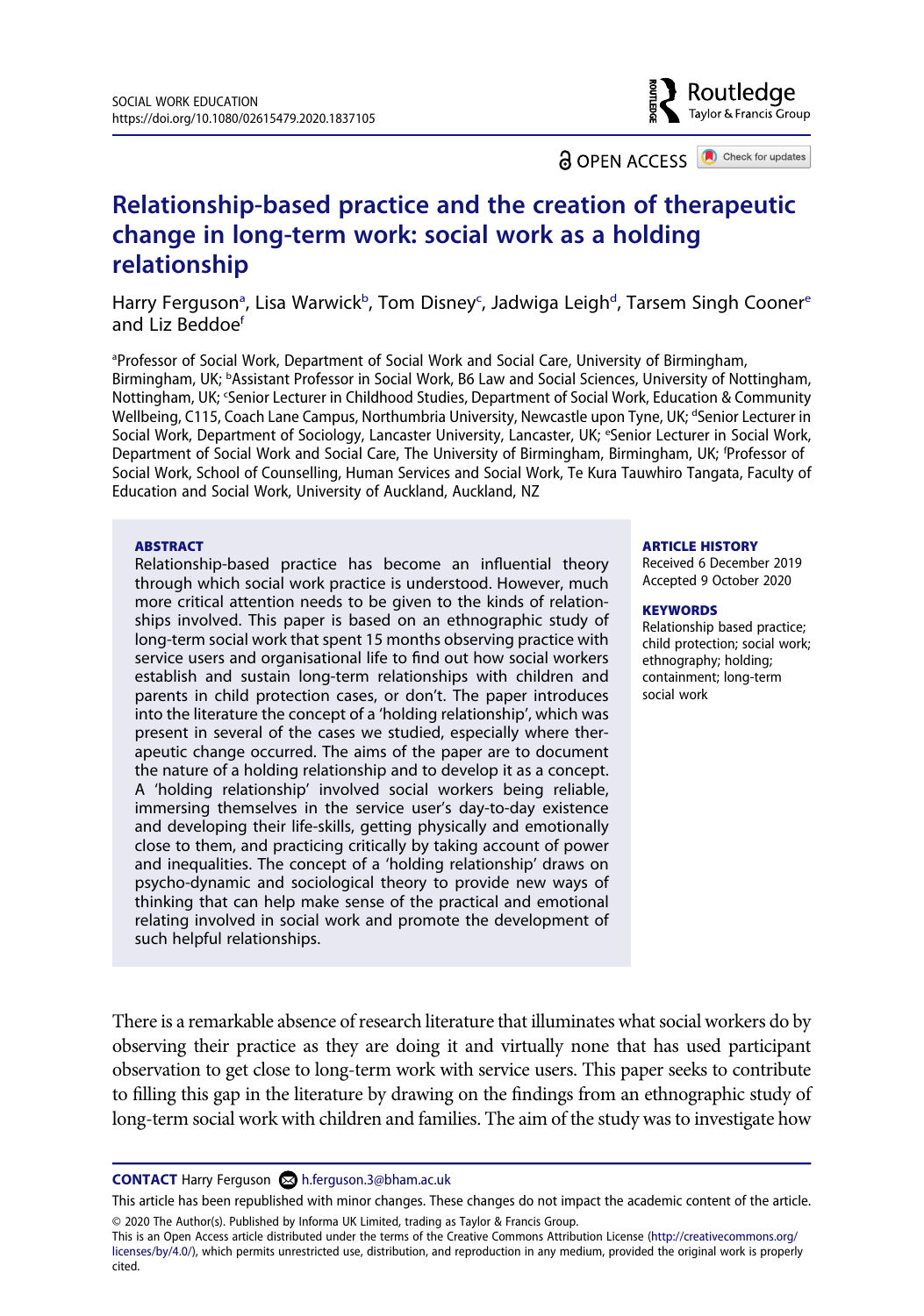#### 2  $\leftrightarrow$  H. FERGUSON ET AL.

social workers establish and sustain long term relationships with children and parents in child protection cases, and what occurs when they don't, and how practice is influenced by organizational cultures, office designs and forms of staff support.

<span id="page-3-7"></span><span id="page-3-6"></span><span id="page-3-2"></span>'Relationship-based practice' has become a highly influential perspective through which what goes on between social workers and service users is theorised and analysed (Ruch et al., [2018](#page-20-0); Trevithick, [2012](#page-20-1)). But the presence of a relationship in itself explains a limited amount, we need to go much further by drawing out the *kinds* of relationships social workers and service users have and their effects. The research involved 15 months of fieldwork during which a sample of 30 cases were shadowed for as long as they were open for up to a year (Ferguson et al., [2019\)](#page-18-0). The findings show that relationships between social workers and families in long-term casework took several forms. Some parents were opposed to statutory child protection involvement and the relationships were invariably tense and sometimes hostile (see, Ferguson et al., [2020a](#page-18-1)). Others went through cycles of meaningful engagement and detachment as social workers as well as family members disengaged at times. Some were reciprocal and cooperative, or became that way after a beginning where the service users were reluctant to be involved. Some such relationships were therapeutic, in the sense that service users were seen regularly on meaningful encounters that had the effect of helping them to change. It is the latter kind of relational work on which this paper focuses and introduces into the social work literature the concept of a 'holding relationship'.

<span id="page-3-4"></span><span id="page-3-3"></span><span id="page-3-0"></span>A holding relationship was present in several of the cases we studied, especially where therapeutic change occurred. The paper has two key aims: to document the nature and dynamics of such a relationship; and secondly, to develop the concept of a 'holding relationship' to provide a theoretical and analytical perspective that can help make sense of the interactions, practices, feelings, the relating involved in social work. The analysis of the data draws upon psycho-dynamic theory (Kanter, [2004](#page-19-0); C. Winnicott, [1963\)](#page-20-2) and sociological perspectives on power (Featherstone et al., [2018\)](#page-18-2) to show how a holding relationship involves social workers incorporating four key components in their practice: being reliable; immersing themselves in the day-to-day existence of service users and helping them develop life-skills; getting physically as well as emotionally close to service users; and practicing critically in ethical ways that take account of power relations and structural inequalities, using 'good authority' (Ferguson, [2011\)](#page-18-3).

<span id="page-3-1"></span>After outlining the methodology of the research, the paper focuses in detail on a small number of cases that bring the nature of practice and the relating that went on to life. These case studies illustrate findings that were apparent across all of the cases where meaningful therapeutic change occurred through a holding relationship that was skilfully crafted by social care practitioners and service users over the course of a year.

# **Researching practice and long-term relationships in social work**

<span id="page-3-5"></span>The fifteen months of fieldwork were conducted simultaneously in two Local Authorities in England, in long-term social work teams whose primary role was child protection. We observed and audio-recorded encounters between service users and practitioners and also observed how social workers and managers worked and interacted in their organisations (Leigh et al., [2020\)](#page-19-1). Social workers were shadowed everywhere they went, around offices, walking in the community, in cars, and into and around service user's homes. This mobile, sensory ethnographic approach enabled us to get close enough to practice to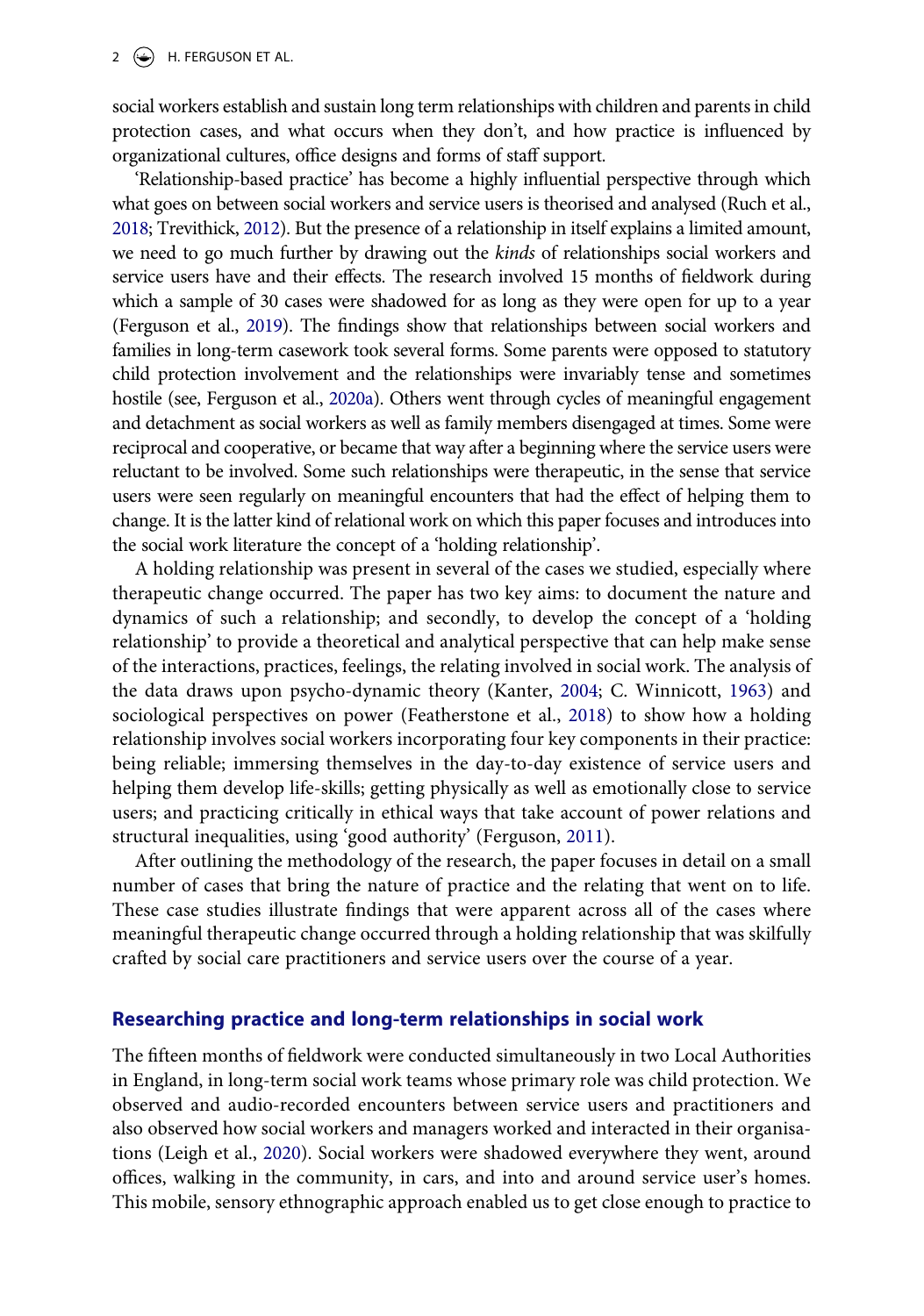<span id="page-4-1"></span>not only see and hear what was going on, but to *feel* what social work encounters and relationships are like (Disney et al., [2019](#page-18-4); Ferguson, [2016a;](#page-18-5) Pink, [2015\)](#page-19-2). Research team members spent 402 days in the field and a total of 271 practice encounters between social care staff and service users were observed, of which 146 were home visits. Fifty-four staff supervisions were also observed and 54 interviews took place with families. We also extracted data from social work case files about the total work that was done over the year.

<span id="page-4-2"></span>The first three months of the 15 months that were spent alongside social workers were used to identify a sample of 30 cases that were then shadowed for as long as they were open for up to a year, which enabled us to draw out how relationships were made (or not) and the processes of 'change in the making' (Neale, [2019\)](#page-19-3), or its absence. We shadowed 15 child protection cases at each site, a sample that provided a broad range of cases and enabled the depth of inquiry needed. We knew that cases classified as high-risk were likely to have significant involvement but we had no way of knowing at the outset how long the casework would last. Twelve of the 30 sample cases stayed open and were shadowed for the full 12 months, two for 11, three for 10 and all 30 were open for at least five months. In the 12 month case studies the lowest number of encounters between social care workers and children and families we observed was 10 and the highest 21, with many other interviews with professionals, service users and observations of organizational practices on top (Ferguson et al., [2019\)](#page-18-0). The data was inputted into QSR NVivo 11 software, coded, and thematic analysis and standard techniques of constant comparison were used to produce findings (Bryman, [2012\)](#page-18-6).

<span id="page-4-0"></span>A case study method provided a way of capturing what happened over time by assembling all the data that had been gathered on each family/case into a chronological narrative. The 30 case studies of long-term casework show in enormous detail the amount and type of work that was done with the family, the nature of the relationships and what was going on in the organization at the same time. The sheer size of each casestudy and the insights they give into the detail of practice is a key justification for focusing this paper around a small number of cases, while drawing from the wider pool of insights generated by the entire sample. Doing so raises questions about the level of rigour in presentation of the findings. Donald Winnicott [\(1989,](#page-20-3) p. 369) claimed that 'one case proves nothing, but it may illustrate much'. Wengraff ([2001\)](#page-20-4) argues that rigour can be achieved by analysing the data in ways that enable the identification of 'focal' or 'gold-star cases' within qualitative research samples that illustrate the general research findings particularly well and that is our approach here.

<span id="page-4-4"></span><span id="page-4-3"></span>The research was ethically approved by the social work agencies who took part and the research ethics committees of the participating universities. Professionals and families were only shadowed and interviewed if they gave informed consent. While the case examples used in what follows reflect actual events and findings, details have been changed to protect the anonymity of the families, professionals and the research sites.

#### **Relationship based practice: towards a holding relationship**

The concept of a holding relationship that we are developing from the data is informed by two kinds of research and theory: psychotherapeutic and sociological. Our approach draws from the expanding body of relationship-based and psycho-dynamically informed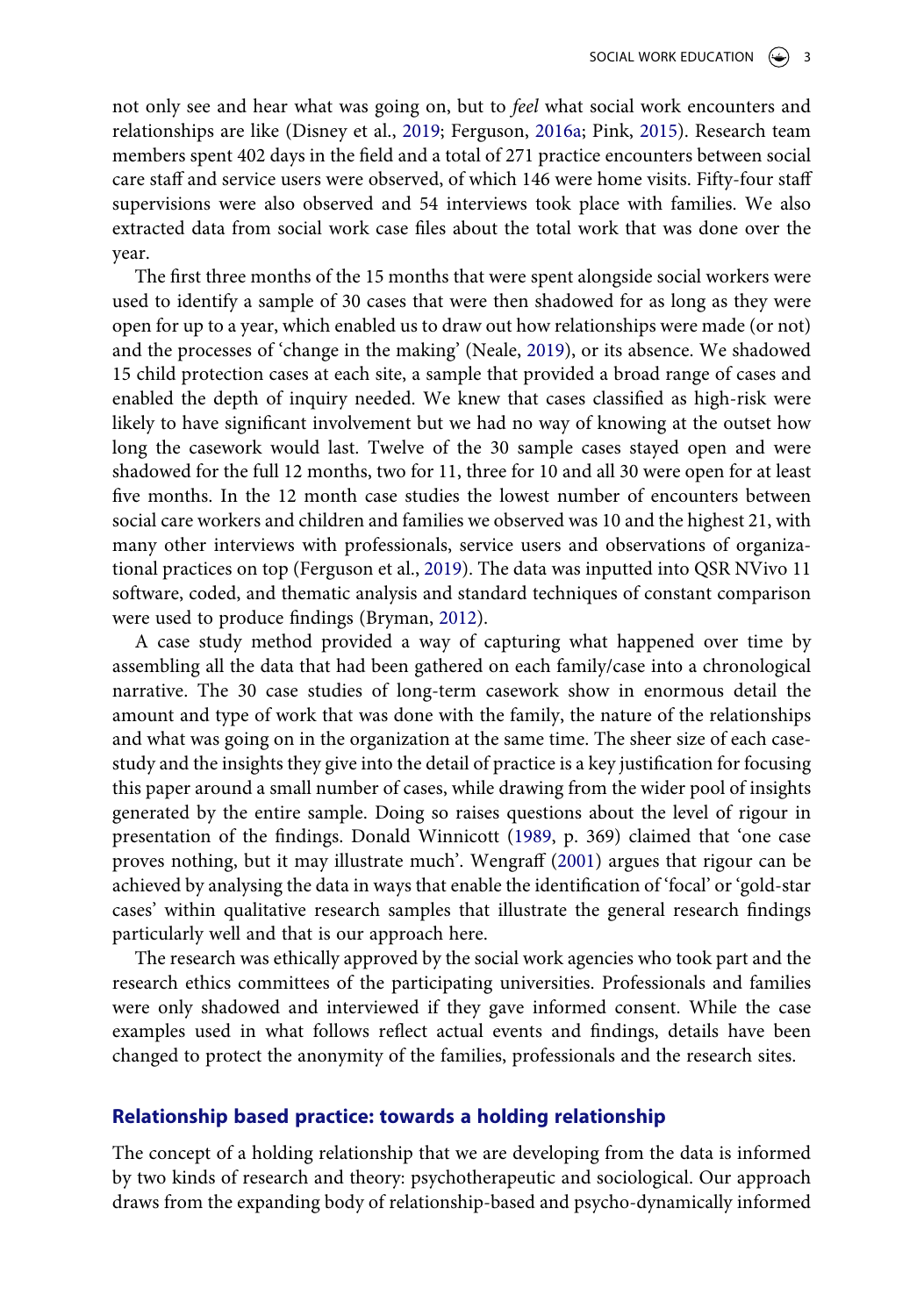#### $4 \quad (*)$  H. FERGUSON ET AL.

<span id="page-5-9"></span><span id="page-5-5"></span><span id="page-5-4"></span>work that has enriched social work in recent years. This has arisen in part because of how since the 1970s and 80s the growth of mangerialism has pushed social work towards becoming 'a technical/rational rather than an ethical and relational endeavour' (Ingram & Smith, [2018](#page-19-4)). Social work scholarship has sought to foreground the emotional, unconscious and relational components of people and practices (Ingram, [2013](#page-19-5)). Ruch ([2018\)](#page-20-5) shows how the concept of relationship-based practice has developed by integrating theory from psychoanalysis, attachment theory, systems theory, politics and sociology and now offers 'a joined-up way of thinking about relationships that acknowledge the visible and invisible, conscious and unconscious components that comprise all relationships and recognises the important connections between the intrapsychic, interpersonal and broader social contexts in which they are embedded' (Ruch, [2018](#page-20-5), p. 28). In this vein, Parkinson ([2018\)](#page-19-6) shows the challenges involved in sustaining relationships where hopelessness, depression and despair are present. Smith ([2018\)](#page-20-6) has analysed the dynamics of sustaining relationships where there is anger, aggression and hostility, and Turney [\(2018\)](#page-20-7) considers relationships where love and positive feelings are the strong emotions involved. Turney ([2012,](#page-20-8) p. 153) argues that the concept of relationship-based practice seeks to avoid 'psychologizing' the lives of service users and social workers, at the expense of leaving out the wider social and political context within which relationships go on (see also, Ruch et al. ([2018\)](#page-20-0), while Coulter et al. [\(2020](#page-18-7)) suggest that greater theoretical coherence can be achieved by locating such relational work within systems theory.

<span id="page-5-12"></span><span id="page-5-11"></span><span id="page-5-10"></span><span id="page-5-8"></span><span id="page-5-1"></span>While conceptually valuable, this work shares with most social work research the limitation that what happens in actual social work relationships is not shown because of the use of methods that have kept a distance from practice. While a body of work has emerged based on observations of one-off encounters between practitioners and service users as there are going on (Ferguson, [2016a](#page-18-5), [2016b](#page-18-8); D. Forrester et al., [2019;](#page-19-7) Henderson, [2018](#page-19-8); Noyes, [2018](#page-19-9); Ruch et al., [2017](#page-20-9); Winter et al., [2017](#page-20-10)), our research broke new ground by being the first ethnographic study of long-term practice and relationships.

<span id="page-5-7"></span><span id="page-5-6"></span><span id="page-5-3"></span><span id="page-5-2"></span><span id="page-5-0"></span>Understandings of relationship-based practice must be grounded in what is known about the nature of the problems that affect the lives of those who come to the attention of social workers. Studies of child and family social work and child protection have consistently shown a relatively low level of actual serious injuries to children (Lonne et al., [2009\)](#page-19-10) and many more families with multiple and often enduring difficulties (Morris, [2013](#page-19-11)). Children and families referred to the social work teams we studied fitted such a profile. Some (a minority) concerned physical and/sexual abuse of children and sexual exploitation of young people. Most involved children and women struggling to cope with the impact of domestic abuse from men, addictions, poverty and fractured relations with their wider families. They were classified as either emotional abuse and/or neglect, reflecting national trends in how those categories of problems dominate in child protection plans (Department for Education (DfE), [2019](#page-18-9)). Several of the women had already had children removed from their care and some had experienced repeat removals of babies. Broadhurst et al. [\(2015](#page-18-10)) show that in recent years a quarter of mothers whose children were removed into care have experienced repeat removals. Some specialist services are emerging to try to prevent this, but despite statutory social work services having a central role, what they do and their contribution to preventing children being removed has barely been researched. This paper helps to fill that gap.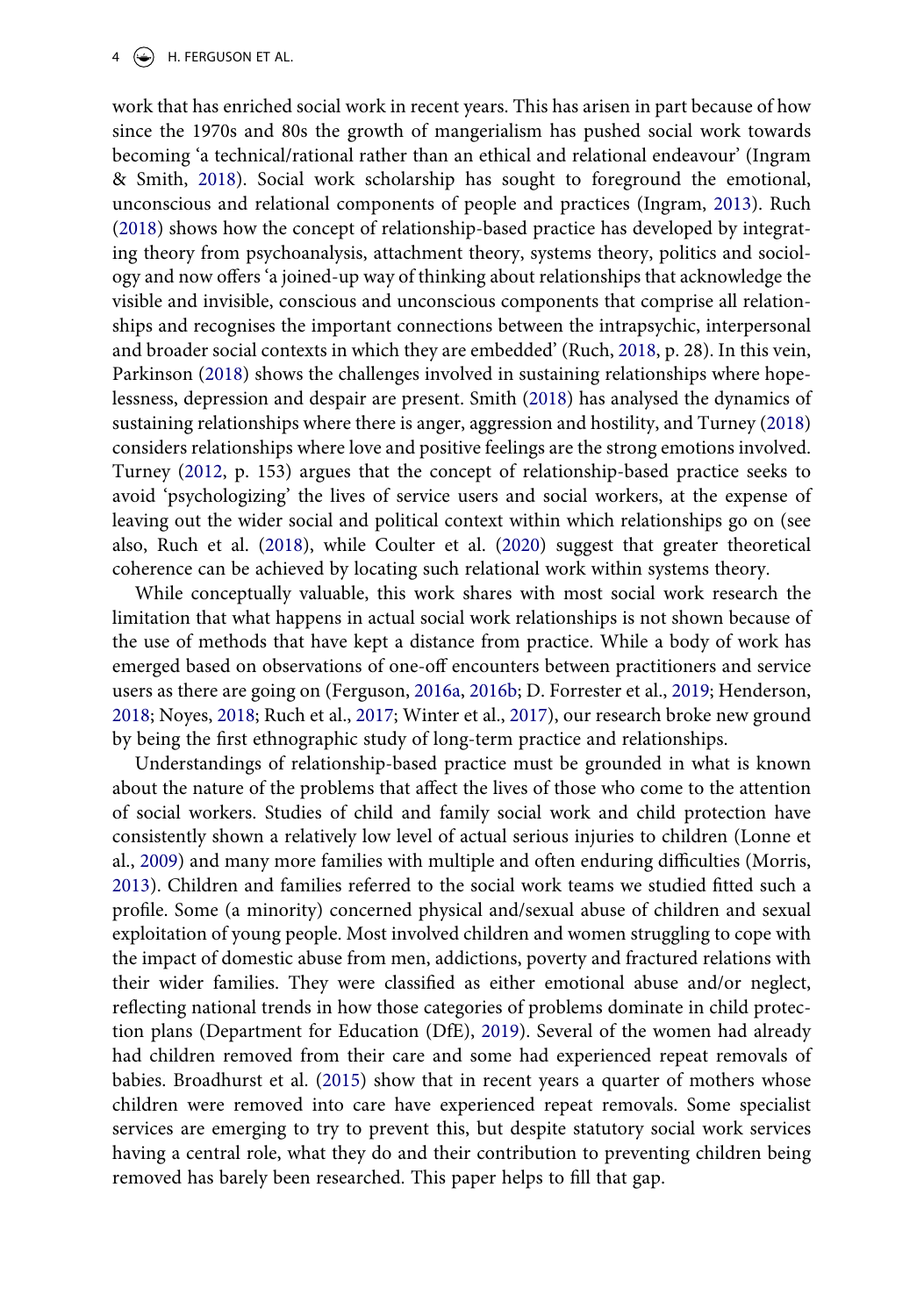In doing so, we want to expand the concept of relationship-based practice by drawing upon the rich literature on working with vulnerable children and families that goes back to the 1950s and in particular the concept of 'holding' developed in the influential work of Donald Winnicott, a celebrated paediatrician and psychoanalyst, and Clare Winnicott, an eminent social worker and academic. They began their collaboration during the Second World War working with evacuated children with special needs in Oxfordshire and later married. Clare worked as a social work academic at the London School of Economics (LSE), trained as a psychoanalyst and was appointed as Director of Child Care Studies in the Home Office in 1964 where she initiated programs to train child care staff across the UK. Meanwhile, Donald, while pursuing an active life in the psychoanalytic community, taught social workers at the LSE from 1947 to 1970, published in social work journals, and often spoke to social work audiences (Kanter, [2000,](#page-19-12) [2004](#page-19-0)).

<span id="page-6-7"></span><span id="page-6-4"></span>For Donald Winnicott [\(1957](#page-20-11)), the prototype for therapeutic relationships between therapists and clients was the mother-infant relationship. Although usually expressed in terms of mothers, unlike most of his contemporaries Winnicott gave some attention to fathers (J. Forrester, [2017\)](#page-19-13). He described the way a mother becomes sensitised to her baby by feeling herself into her infant's place and referred to a mother's unconditional love and deep empathy with the baby's predicament as creating a 'setting' for the infant, a 'facilitating environment', 'in which her infant may be able to *be* and to *grow*' (Abram, [1996](#page-18-11), p. 261, original emphasis). A social and psychic environment is created that is crucial to the emotional health of the infant. Winnicott discovered the difference between a good environment and a not so good one and applied these ideas to the setting therapists create for their clients and called it the 'holding environment'. Within a 'holding environment' service users who have experienced harm may have a chance to heal through the therapeutic relationship and setting (Abram, [1996,](#page-18-11) p. 166).

<span id="page-6-6"></span><span id="page-6-1"></span><span id="page-6-0"></span>As we are developing it for social work, a 'holding relationship' goes on within the holding environment. The notion of 'holding' has similarities to Bion's [\(1962](#page-18-12)) concept of 'containment' and they are sometimes used interchangeably to refer to how a parent accepts and takes in their infant's anxious feelings and returns them in a digestible form, providing emotional reassurance, comfort and security. It is also relevant to when adults are 'held in mind' by being helped by trustworthy people to process their emotions and gain clarity in their thinking—such as what supervisors can provide for social workers (Ruch, [2007\)](#page-20-12). 'Holding' as we are developing the concept here is a more expansive experience than containment in that it refers to both individual acts of care and a network of care and control that envelopes the service user. As John Forrester [\(2017](#page-19-13)) writes: 'Holding for Winnicott is about "care-cure". By being held the patient can (re)experience and repair the past; a maturational process occurs.' The language of 'care-cure' and 'maturational processes' may sound old-fashioned, medical, and even oppressive, but it is similar in spirit and method to aspects of what in social work today is called relationship based practice. Similar forms of holding work are also practiced and theorised by leading psychotherapists (Music, [2019\)](#page-19-14).

<span id="page-6-5"></span><span id="page-6-3"></span><span id="page-6-2"></span>What the concept of the holding relationship being developed here incorporates with greater clarity than the theory and practice of 'care-cure' is a sociological perspective on power that takes account of inequalities as well as the complex psychological and social dynamics of helping encounters (Bywaters et al., [2016;](#page-18-13) Featherstone et al., [2018](#page-18-2)). While social workers in our study were limited in what they could do to change such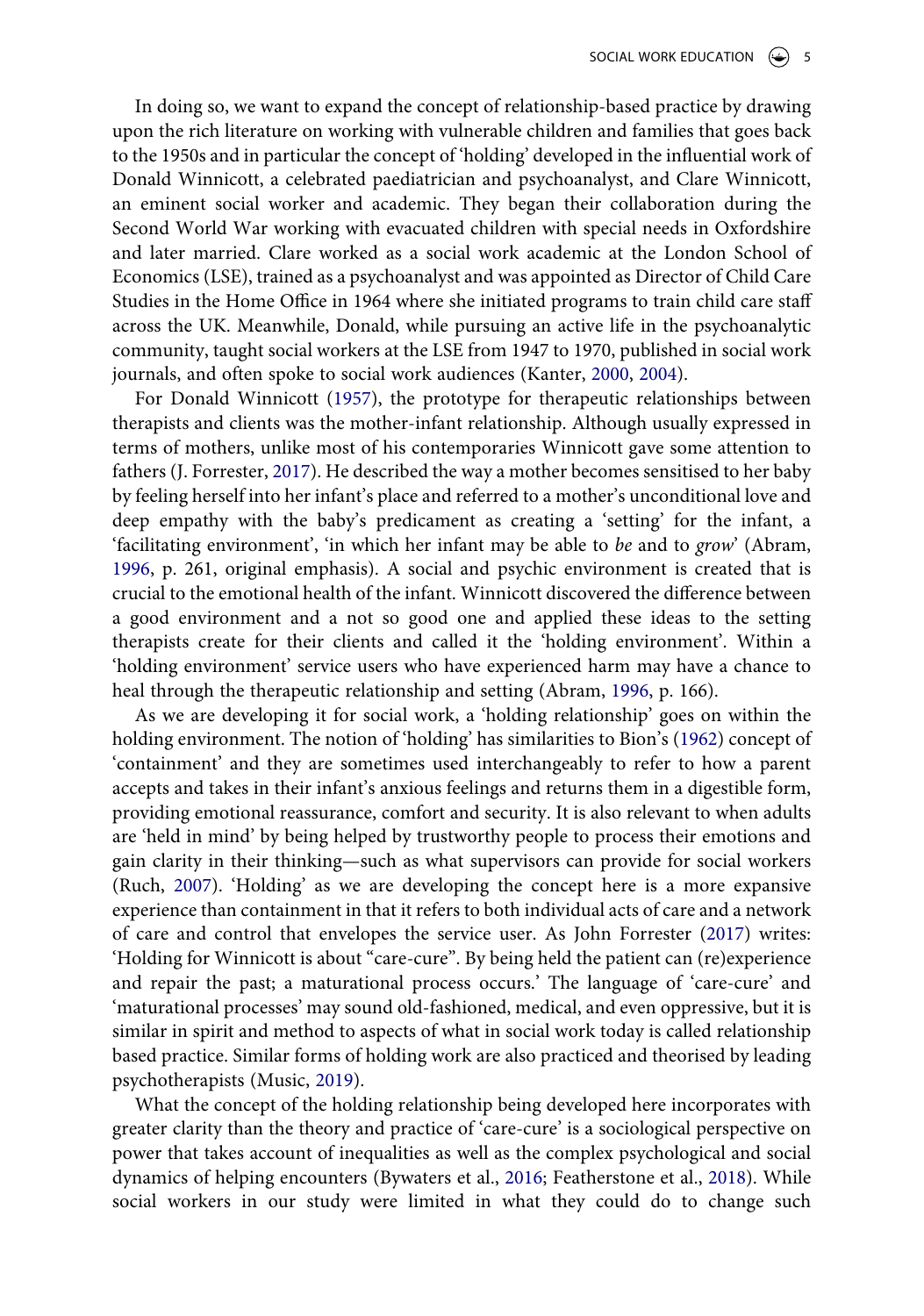# $6 \leftrightarrow$  H. FERGUSON ET AL.

inequalities, what they could do—and many did—is take account of their impact and when this was done it constituted what we are calling 'ethical holding'.

Clare Winnicott expressed what was involved in creating reliable, ethical, effective helping relationships through a holding environment as follows:

I think it ['the caseworker's basic technique'] lies in the provision of a reliable medium within which people can find themselves or that bit of themselves which they are uncertain about. We *become*, so to speak, a reliable environment, which is what they so much need: reliable in time and place - and we take great trouble to be where we said we would be, at the right time. . . . We are not only reliable in time and place but in the consistent attitudes which we maintain towards people. They know how they will find us. Here again we take deliberate trouble to remember all the details about a client's life and not to confuse him (sic) with other cases. We can "hold" the idea of him in our relationship so that when he sees us, he can find that bit of himself which he has given us. This is conveyed by the way in which we remember details and know exactly where we left him in the last interview. And not only do we hold a consistent idea of people, but we hold the difficult situation which brought the client to us by tolerating it until he either finds a way through it or tolerates it himself. If we can hold the painful experience, recognizing its importance and not turning aside from it as the client re-lives it with us in talking about it, we can help him to have the courage to feel its full impact ...

I have deliberately used the word "hold" in what I have been saying, because while it obviously includes "acceptance" of the client and what he gives us, it also includes *what we do with what we accept*. To sum up, the professional relationship is the technique whereby we provide a limited and enclosed environmental setting which is personal because it contains all that the client has put into it himself, and which is reliable because it is accepting and holding.' (C. Winnicott, in Kanter, p.152, original emphasis).

Our methodology of shadowing encounters between social workers and service users from week-to-week, month-to-month over the course of a year enabled us to explore the presence or absence of this kind of reliability and holding. We were able to find out how service users and social workers behaved and felt over time, what difficult feelings and situations practitioners accept and hold on service users' behalf; in effect, the kinds of relationships they create and how change happens.

# **The practice of a holding relationship**

<span id="page-7-1"></span><span id="page-7-0"></span>A striking feature of the cases in the study where there were holding relationships was the regularity with which families were visited by social workers and in some by other services like family support. Social work in the UK is often preoccupied with what social workers cannot do due to high caseloads and bureaucratic demands limiting the time available to spend with service users (Munro, [2011](#page-19-15)). In some cases we studied holding relationships were not established because either the family did not wish to be held (see Ferguson et al., [2020a\)](#page-18-1), or social workers could not be reliable due to high caseloads and staff turnover and the emotional complexity of the work. While social workers often felt exhausted, our findings show how social work some of the time has a significant amount of involvement with some service users and the delivery of a reliable service where staff feel held and supported by the organisational culture and supervision is fundamental to holding and helping them (Ferguson et al., [2020b\)](#page-19-16).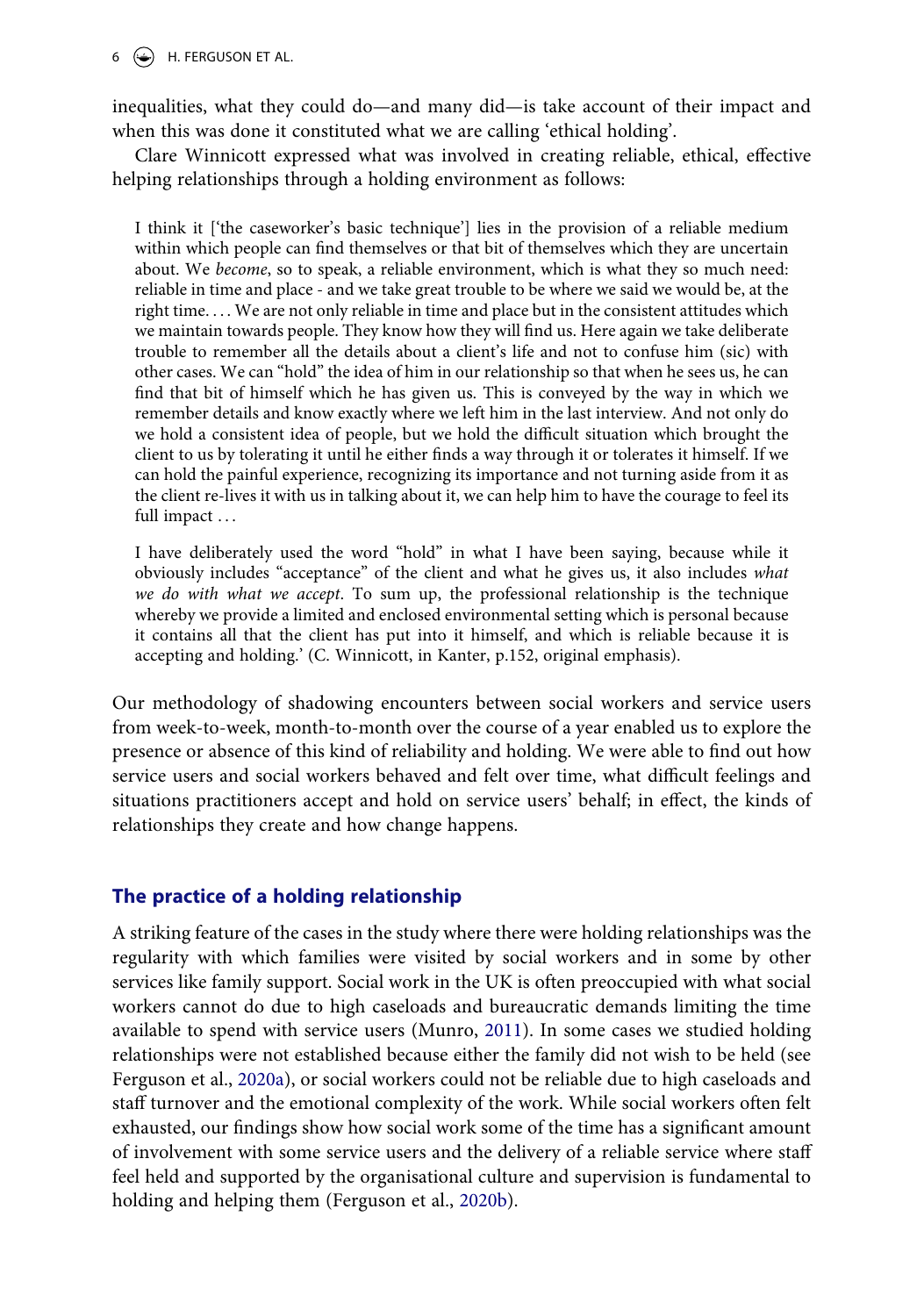In some instances the holding relationship went on through relatively little contact between the family and social care. The 'Nicholls' family had just eight social work visits over the eight months we shadowed it and no family support involvement. The mother, Maria, had been involved with social work on and off since a child. She had her children taken into care some years previously due to drug addiction and a very abusive partner. She became pregnant again with a new partner and social work did a pre-birth assessment, which was positive and they kept their baby girl. The child was very well cared for and by the end of the research period she had come off the child protection plan and the case was closed. The pattern of casework over the eight months it was open after the baby was born was monthly home visits. The holding environment also included a drugs counsellor, health visitor and doctor. On all of the (seven) encounters we observed the social worker gave quality attention to the parents and to the baby, on one visit holding her for 12 minutes. This involved the social worker holding the baby in front of her and making eye contact, smiling and talking to her, bouncing and jiggling her and allowing the baby to nestle calmly in her arms. Both Maria and the social worker explained in research interviews how, due to very negative past experiences with some workers, Maria mistrusted the social worker when they first met. She insisted that everything the social worker wrote down she must show it to her and the worker always did this and trust developed. This typifies our finding of how in all cases the holding relationship had to be *made*, and often had to be fashioned out of an initial deep suspicion of social work. This speaks to another important dimension of 'holding' recognised by Clare Winnicott, where the social worker 'creates and maintains a professional relationship for [the service user] which, among other things, eliminates fear of retaliation' (C. Winnicott, in Kanter, [2004](#page-19-0), p. 175). Practitioners would respond empathetically to service users expressions of anger, rejection and other emotions and keep going back.

The 'Clarke' family are typical of those cases where there was much more frequent social care involvement and within our sample it is a 'gold-star case' for illustrating the nature of a holding relationship (Wengraff, [2001](#page-20-4)). Some 69 encounters took place between the family and professionals during the 12 months we observed it, 17 of which were home visits by social work and 41 by family support services—34 by an intensive family support service that was external to the social work office, and seven by a family support worker who was based with social workers. Fourteen of these encounters between the family and social care were observed and audio-recorded by the research, 10 of which were on home visits, one in court, two at meetings in the social work office and one case conference. We also observed one staff supervision at which the case was discussed, and interviewed the parents once. At the heart of the casework was the holding relationship between the social worker, here called 'Miriam', and the family.

## *Phase 1: in care*

At the outset of the research the baby, 'Louis', had just been born and was removed at birth. His mother 'Samantha' and father 'Oliver' were both White British. The first phase of casework involved parenting assessments and decision making about the child's future. It was less than a year since Miriam took Samantha's older child into care due to drug and alcohol abuse and the serious domestic abuse she suffered which the child was traumatised by. At that time Miriam said she 'disliked Samantha intensely': 'She was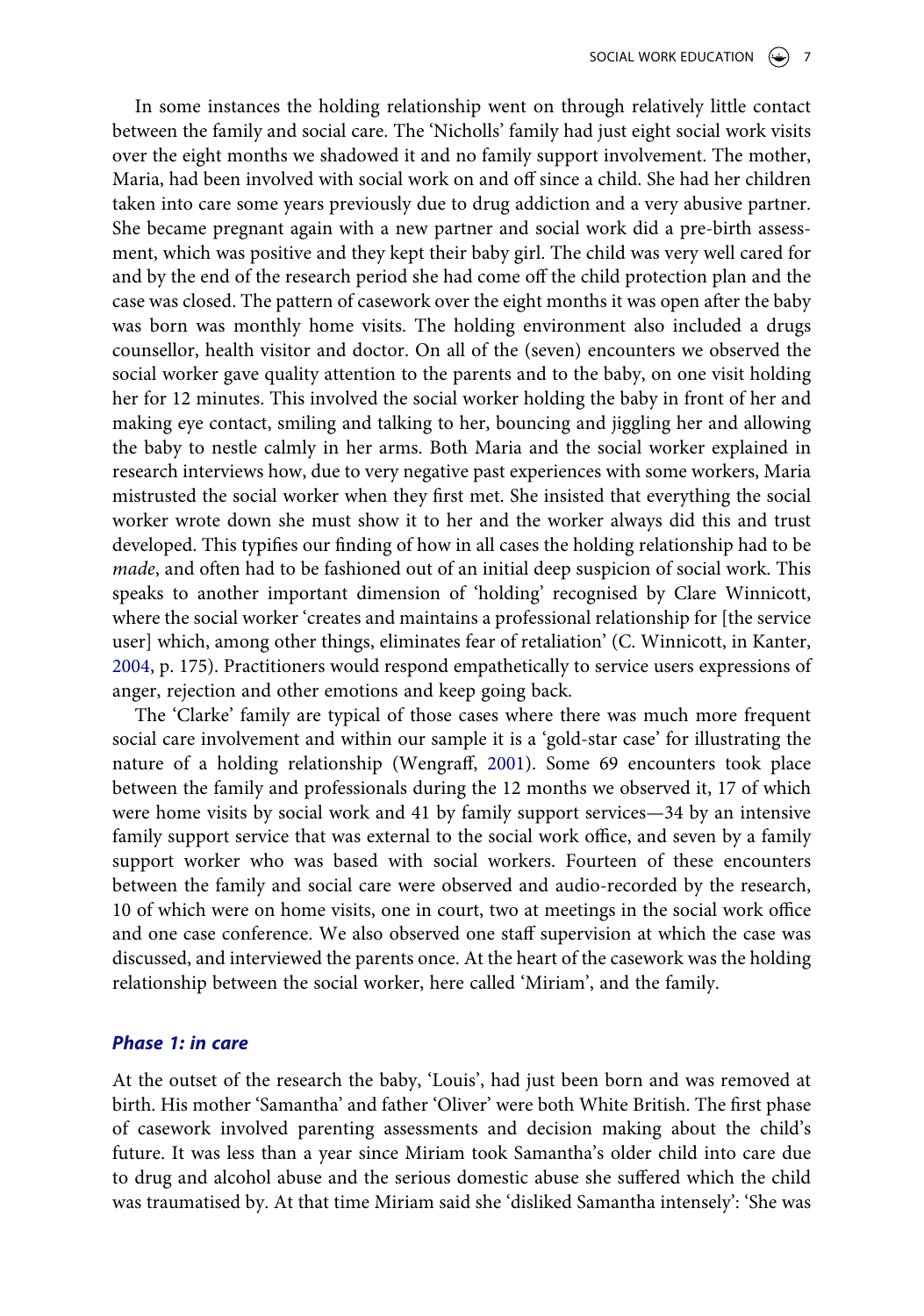$\left(\frac{\sqrt{2}}{2}\right)$  H. FERGUSON ET AL.

vile when I met her, aggressive, vile, wouldn't let us in the house, the most difficult person we had to work with.' The outlook for the baby Louis being returned to the family was regarded as hopeless.

By month two Miriam told the social work team meeting that Samantha was cooperating with the parenting assessment, seemed motivated to change and that she was now contemplating that Samantha could have the baby back. This was the first sign of the holding relationship becoming established and beginning to take effect. Miriam was now feeling that by keeping the baby in care 'we are being so punitive' and challenged the view of some social work colleagues that Samantha is engaging in 'disguised compliance', meaning a perception that the changes she was showing were not genuine. The tensions were such for the social worker that it had 'been keeping me awake at night'. By month three Miriam was even more convinced that the baby should be allowed to go home and this was 'one of the most difficult parenting assessments I've ever done. Everyone's against me.' Miriam was then observed in supervision making the case for the baby to be returned home and her manager fully supported it. The next challenge was to get the court to support the social work plan. At a meeting in the office at this point in month five the social worker and parents discussed the plan for court and Miriam was observed offering lots of praise and reassurance. The court social worker rejected the proposal that the baby should go home. However the judge was happy for the reunification to go ahead: 'Samantha and Oliver are obviously delighted—they are both smiling so much and I can't help but smile as well' (field notes). Samantha told the social worker that 'no one has ever stood up for me in the way you have', and Miriam said in an interview after the court hearing that she sensed how the parents 'felt empowered being beside me in court.' Opposing the court worker's position in order to stand up for the relatively powerless family was a crucial act of 'ethical holding' by the social worker.

# *Phase 2: reunification month six*

The baby was returned to his parents at the age of six months and the home then became the site where almost all of the social care practice went on over the second half of the year. An extensive visiting plan was now being implemented, with the intensive family support service going in daily and the social worker visiting most days. The first home visit that was observed in the research occurred the day after the baby had spent his second full night at home. The social worker forgot to take the researcher on the visit the day the baby spent his first night at home, because, she said, of the sheer difficulty of being able to think clearly due to how busy she was: 'it's been one of the hardest weeks the [team] has had for a long time, 17 new cases.' This typifies the weight of work that was competing for Miriam's attention and the scale of the challenge involved in being able to see families regularly and think clearly about them.

On arrival at the home, father Oliver was there with the baby, Louis, Samantha was at therapy. The visit lasted 32 minutes during which Miriam interacted with the baby on a total of seven occasions. The social worker was open with Oliver about how she wanted to help him build his confidence as a carer, and in challenging him to be open and honest. The following scene conveys the essence of how the social worker practiced: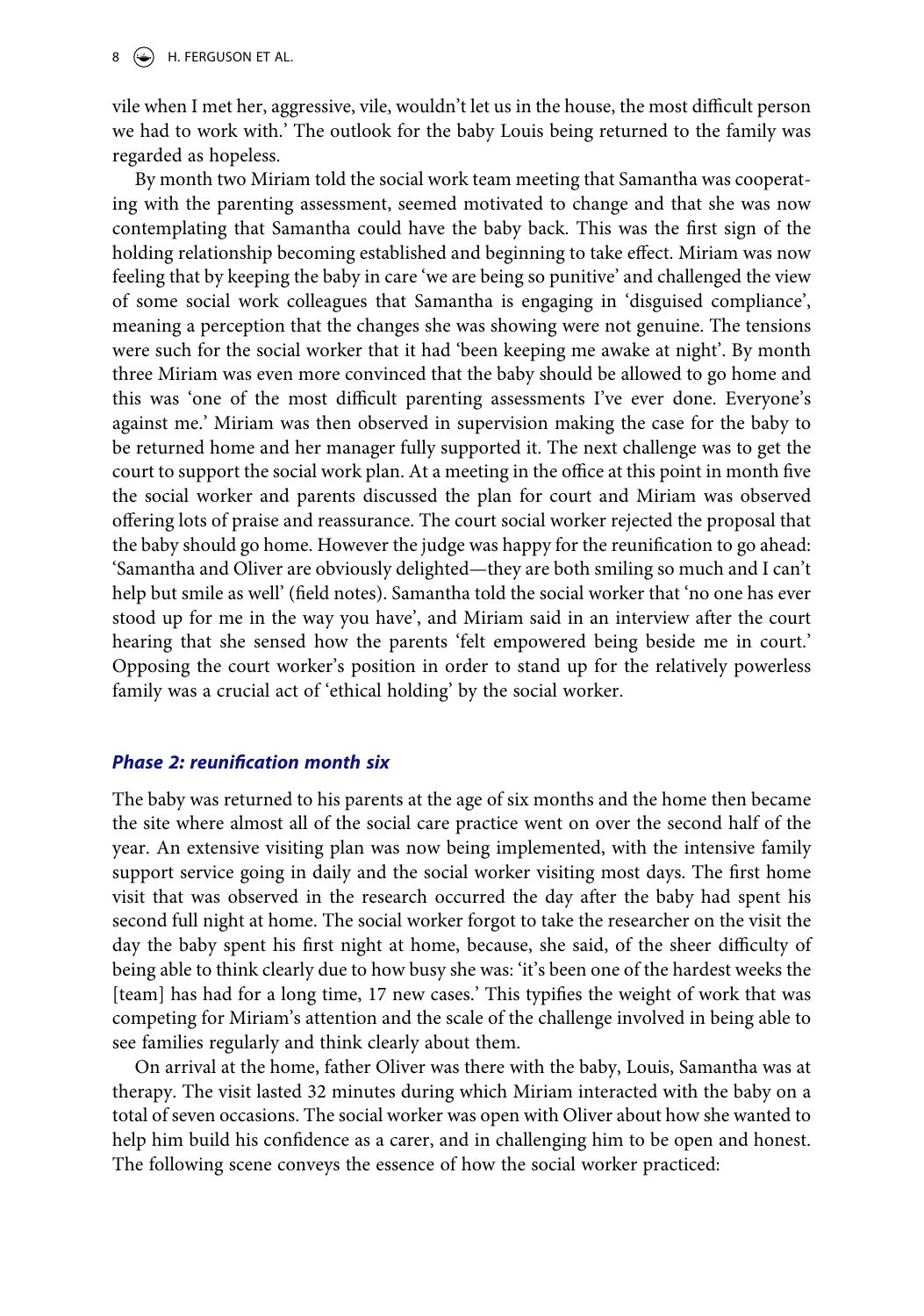Miriam touched the baby on the face three times while the father fed him in a high chair. He takes the baby out of the chair and onto his knee. The social worker touches the baby on the foot twice - she encourages the father to be more self-confident. He smiles and agrees he needs to be the social worker gives her finger for the baby to hold and she says hello when the baby looks at her. The social worker suggests changing the baby and she takes the changing mat and puts it on the floor. The father lifts the baby off the mat and kisses him. The social worker is now sitting on the settee and asks for "a quick cuddle". Father hands Louis to her and the social worker stands the baby on her knee and holds one hand around his knee and bottom and the other under his arm - she is jogging Louis as he stands on her knee facing her.

This typifies how from the outset the worker immersed herself in the family relationships, helped the parents to develop their parenting skills and confidence and how she also built a meaningful relationship directly with the baby. She explained in the car afterwards and on many subsequent occasions how for her touch was an important sense to use in relational work with babies and in a child protection role, in checking children's wellbeing and safety. By getting physically as well as emotionally close to the child such 'intimate child protection practice' (Ferguson, [2011\)](#page-18-3) was central to the creation of a holding relationship.

The combined efforts of the intensive family support service and social work was vital during the early reunification period. They were observed doing joint home visits twice and the dynamic of these encounters is typified by a scene in month 6 in which Miriam and the intensive family support worker Susan are both present, three weeks after the child went home.

Samantha is sat on the floor and talking about her expectations of group work, Miriam affirms how painful it can be to dig deep. The doorbell rings, Samantha answers it, it's Susan and as soon as she comes in the positive energy increases further. Samantha admires Susan's appearance and sits on the floor again and is showing Miriam and Susan the book on her therapy. She speaks knowledgeably, including about "disassociation". Susan tells her "I feel really proud of you and I am rooting for you". Samantha is *so* open and genuine, there are real relationships here. Miriam says, "I'm really chuffed and proud with how the 3 weeks of reunification have gone".... Susan turns to me [the researcher] and is telling me that she has known Samantha for a long time and says out loud how wonderful it is to see how much she has changed and tells me about how angry Samantha has been. Samantha agrees and says in the past she hid things. Both Miriam and Susan are still sat on the settee leaning forward, a body position that signals their interest and positivity. Miriam stands up and coos at the baby. Susan gets up from the settee and stands beside Samantha and touches her on her arm, tenderly.

We see here the reach and power of the holding environment coming alive: the mother speaks of the therapeutic effects of the group psychotherapy, while experiencing the strengths based, holding work of the social work and family support service. This scene also shows how good Samantha herself now was at co-creating a holding environment.

By month seven the social worker regarded Samantha as seeming 'much more relaxed now.' One effect of the development of trust and their close relationship was that from early on Samantha phoned Miriam nearly every day. But however much the relationship was based upon care, worries about power and control were ever present for Samantha. In month seven she expressed fear to Miriam that while social care are involved 'then he's only half mine. . . . If I was having a bad day, I'd worry that you'd come and take him away from me.'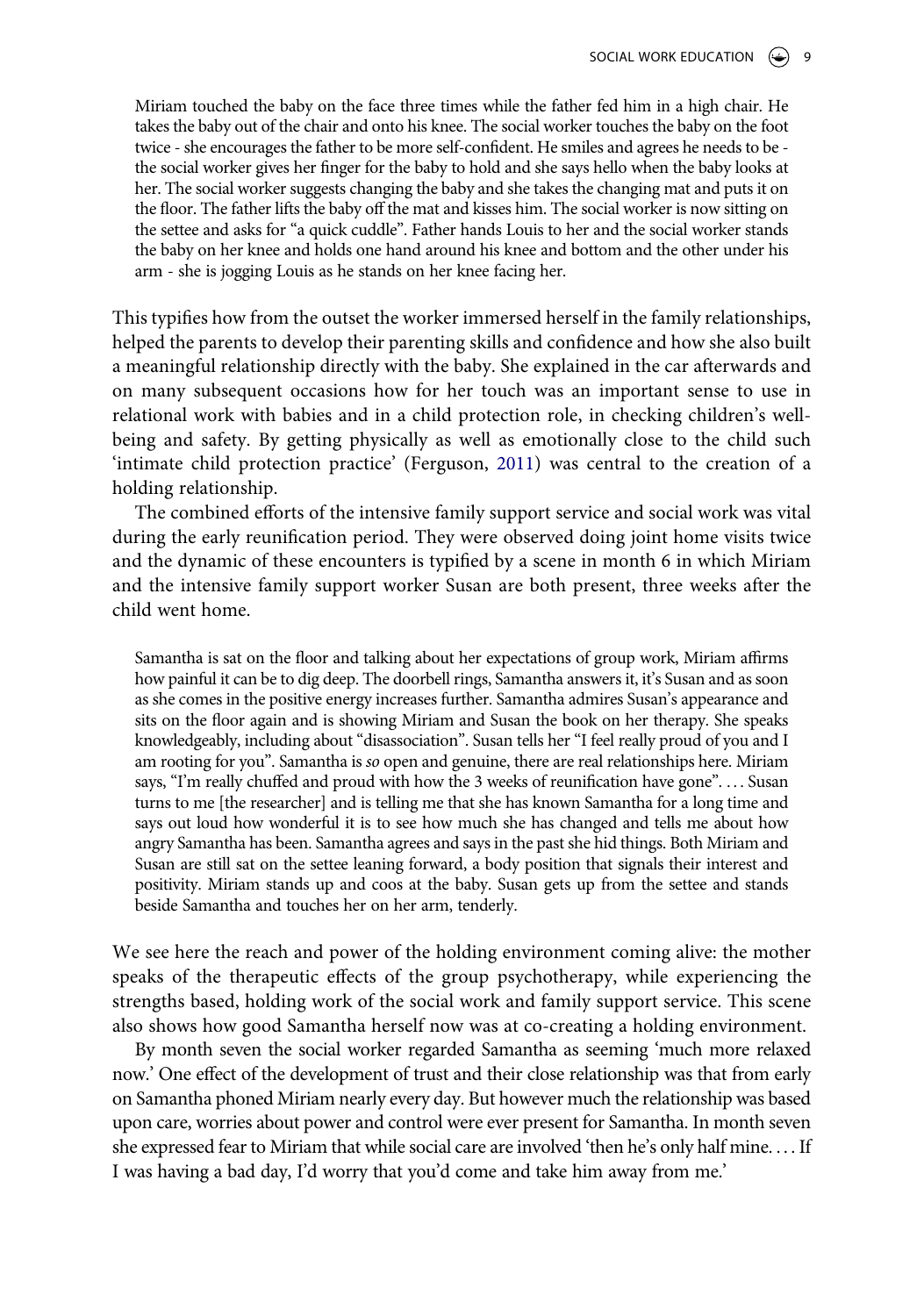# *Going deeper*

By month eight the intensive family support was complete and the social worker and social care based family support worker settled into a routine of fortnightly visits. The 10 home visits that were observed in the six months after the child returned home lasted an average of 45 minutes (the longest was 60 minutes, the shortest 22). On all of these the child was awake and interacted with by the worker. The interactions mostly took place in the same space—the sitting-room—and always on the same settee, although the placing of it in the room changed half way through the year. Most of the time was spent seated on the settee, although Miriam always had periods on her feet and sometimes on the floor with the child. The social worker's mobility and willingness to move, in order to play, touch, and physically hold were central to her relational practice and effectiveness (Ferguson, [2018\)](#page-18-14). On all the nine visits she was observed on, the social worker was tactile with and held the child, typifying how the holding relationship was built on physical and emotional closeness and certain actions being repeated time and time again.

<span id="page-11-0"></span>The baby being settled at home opened the way to a new phase where attention to issues such as the couples' relationship and Samantha's past and identity as a mother of a child in care deepened. These topics and attention to the baby's health, eating and sleeping patterns would be gone over again and again on visit after visit. Mini crises were dealt with, one week it was a Facebook argument, on another visit in month nine Samantha asked Oliver to take the child out of the room so she 'can have a rant'. She showed Miriam a letter about benefits payments, explaining they are 'financially stretched' and she is stressed. Social work managers had the discretion to enable social workers to provide small payments when families were in dire need and at times, like following this visit, Miriam did this.

The mood of visits fluctuated according to how the parents were doing and how social care worked with them. On a visit later in month nine Samantha was 'very happy and playful throughout. She expresses her happiness and that she is "doing OK"' (field notes). The visit, which was by the family support worker who was part of the social work team, was a mixture of investigative work—the bedrooms and kitchen were checked—talking about support groups and the drugs service and friendly casual talk about the baby and both parents' joy in him. Field notes recorded how the worker's 'communication is attuned, they respond thoughtfully, with open-ended questions.' In month 10, Samantha was upset by the family support worker making an unannounced visit, fearing this meant an increase in concern about Louis's welfare. Miriam calmly reassured her that it did not represent any change in how she is regarded by social care and reminded the parents that unannounced visits were part of the visiting plan so as to be able to see the family as they naturally are and check for signs of drug use, for instance.

On one of the visits in month 12 the mood was celebratory as Louis had just had his first birthday. He was now crawling at speed—including over to the researcher and climbing up them! On a further visit in month 12 Samantha was feeling sad and again wanted to talk in depth about her feelings about her other child who was still in care. She said she and the child could not understand why they cannot live with her. Miriam reminded Samantha that there was an agreement that the return of her child would not be considered until Louis was well settled with her and it was clear that she was able to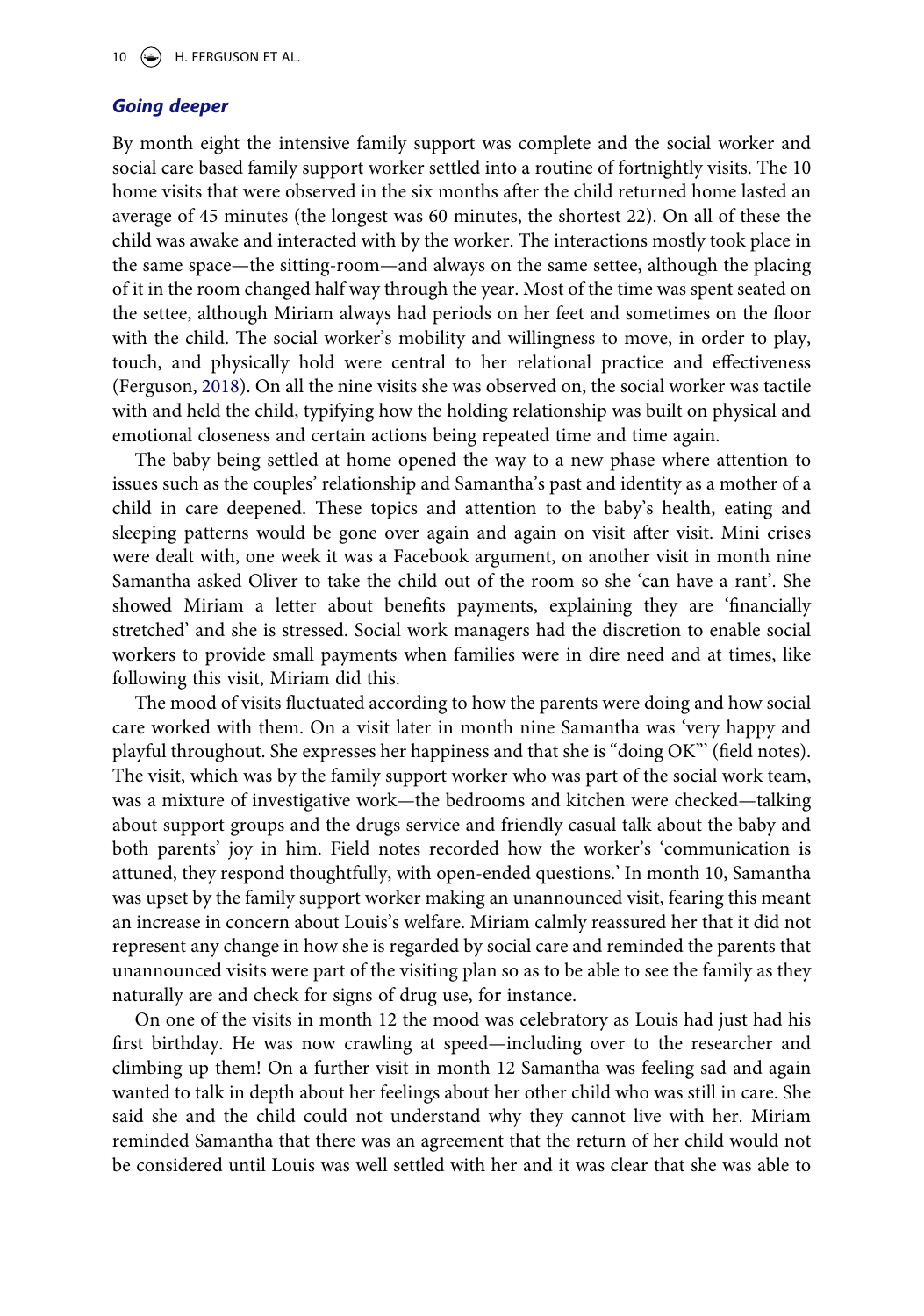care for him and that having two children to care for would not put that at risk. Miriam reassured her:

No one thinks you have given up on the child, no one thinks that, we know that you are there for them 100%. I think it is just very tragic and really sad that that was the situation that we were in and now you know we are in this situation, and you need to hold on to the fact that you have got Louis with you and you do have contact with [the child in care]. They are really resilient and they are doing really well in school.

After a pause Samantha says she understands that it is still too soon but she does want her child home eventually. She reflects on how:

last year before [child's name] was taken it was heart-breaking to be fair, it wasn't fun for me or for them. . . . Sometimes when you think you are protecting your child the most you are not, you are shutting them away from the reality of what you're feeling which can potentially worry them more ... You couldn't imagine me saying this a year and a half ago could you?

The worker is empathetic, including recognising the responsibility of the men who abused Samantha, while not protecting her from the reality of the harm to her child. This is sensitive, skilled work. The worker's challenge is not to invalidate past problems and this mother's part in them while holding her as a good enough parent in the present. She was able to hold the difficult painful situation of the domestic abuse and removal of her child by tolerating it until Samantha found a way through it and was becoming able to tolerate it herself- as shown by her comment, 'You couldn't imagine me saying this a year and a half ago could you?'. How the social worker holds Samantha and her pain from the past and guilt about her older child helps her to tolerate those feelings and this enables her to create the mental space to care for her baby, and to do it well.

# *Parental perspectives*

Samantha and Oliver were interviewed in month eight. Oliver said Miriam asked for him to be involved, but he would have liked this to have happened sooner when Louis was first removed. He has gained a better understanding of Miriam and now sees her as supportive. He felt the family support workers and Miriam have helped him to see what being a father involves, including the need to play, which has promoted his bond with his son.

[Louis] means everything to me, everything to me ... That is just really why I have always just wanted to be, really just be a father and just do everything that my Dad didn't really do for me.

Samantha recounted a long history of abuse as a child, periods in care and involvement with social work. She expressed many criticisms of social work, how vulnerable she has been and described herself as having been difficult to work with: 'I didn't have any manners. . . . I just needed help—I don't like their systems and I don't trust them'. When Louis was removed at birth social workers told her she probably wouldn't get him back. When he was returned to her she found the involvement of so many professionals and daily visitors while coping with a new baby 'overwhelming, stressful'. To prove herself she would clean the house more. She feels she has changed—'the social workers showed me how bad my relationships were.' This has helped her to become a better person, and she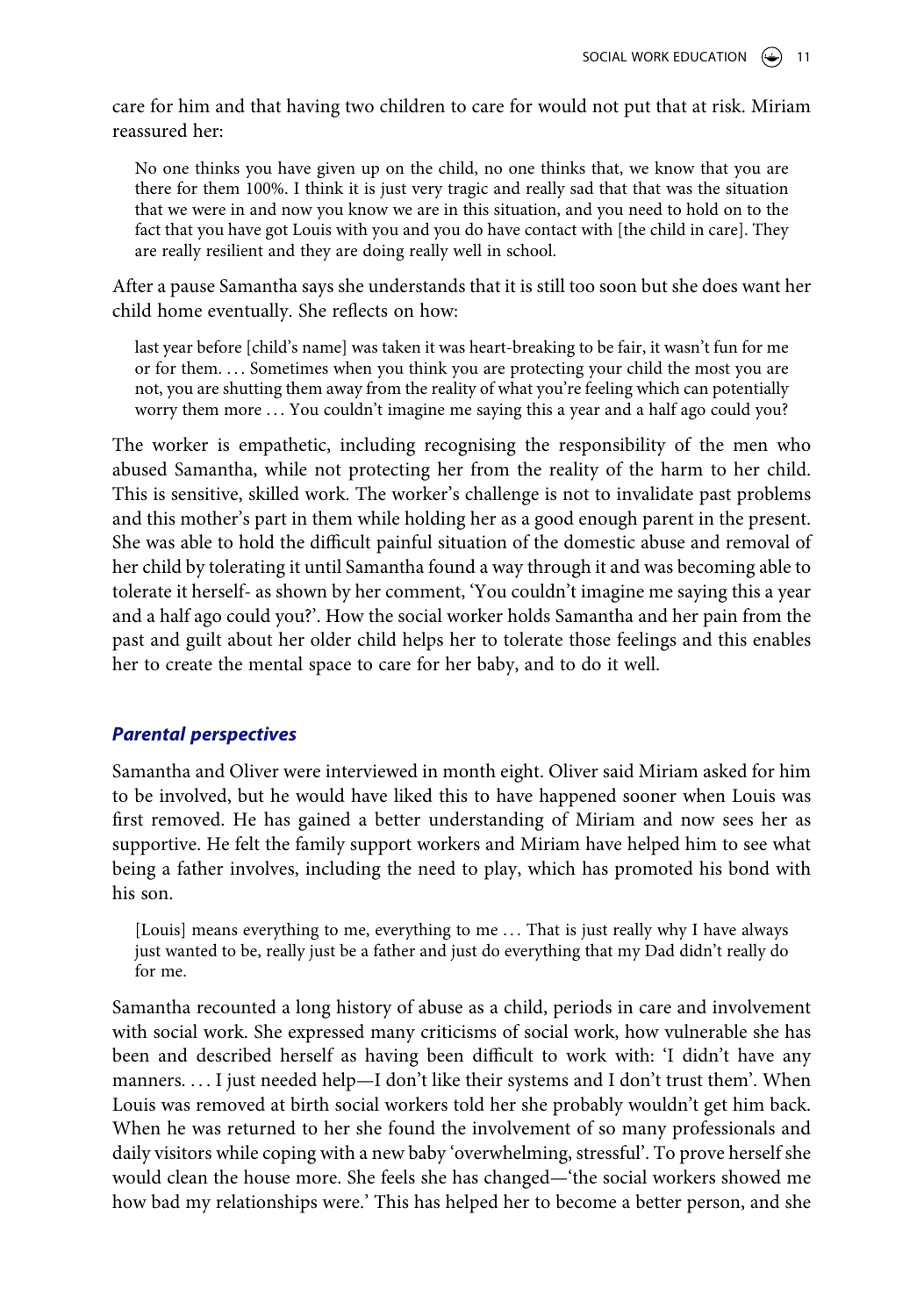12  $\leftrightarrow$  H. FERGUSON ET AL.

has changed so she can fight for her other child in care. Samantha felt her relationship with Miriam had changed, improved, and how 'I haven't got to be so panicky'.

I didn't feel obliged to have any manners or respect for them [social workers] to be fair. I am just thankful now that they have finally seen that I am a good mum and it is not the fact that I can't care for my children, it is more the fact of the situations that I have been in. They use a lot of my history but then instead of looking into why my history is the way it is, and trying to help me do that, you take away the only bit of love and unconditional kind of affection that I have, and that is my kids, so I have always been a bit yes . . . I have always kind of held a grudge against the Local Authority because of that to be fair. I couldn't learn to love my baby, every time he kicked I wanted to enjoy it but then I was too scared to attach myself to a baby that they are telling me they are going to take away as soon as he is born and then I would have been criticised if I ended up not bonding with my child. I am still cautious, of course I am. I am still worried about "right you come in my house you will say something, how do I know you're not going to go back to the office and write something totally different". But I think being able to communicate with her [the social worker] is a little bit more easier. Since [month four] my opinion of Miriam has changed. She's not the bitch I thought she was, [the relationship now] is a lot better, not so tense, in a way a little bit more friendly as well, it is not so formal. It is more casual when she comes round now and she is a lot more open with me about herself, I didn't even know she had children - she has told me about how one of her children struggled so that was quite reassuring.

This captures with agonising clarity the deeply conflicted experiences of a mother carrying a baby she knows will be removed from her at birth and how she dares to hope that it might be different, that by showing she is bonding with her unborn baby her capacity to care and love may be recognised by social workers and viewed in a positive light. Because of her long troubled history with social work, her mistrust in them ran deep. But Samantha had recently changed her opinion of Miriam, who is 'not the bitch I thought she was' and earned her trust. This occurred at exactly the point at which the social worker was observed changing her mind about Samantha and recognising her potential to care and love—that is, at precisely that point when the holding relationship became established.

# **Discussion**

The research findings confirm that the quality of relationships is fundamental to effective social work and change. However, simply to refer broadly to relationship-based-practice is not sufficient. It is the *kind* of relationship involved that matters and this paper has drawn out of the research data an important strand of practice we are calling a 'holding relationship'. Our aims in the paper have been to document the nature of a holding relationship and to develop it as a concept. Having shown in detail the nature of such a relationship as it unfolded in casework practice over the course of a year, we will now draw out further how the findings show that a helpful, therapeutic relationship in social work is a holding relationship that incorporates several key components: reliability, immersion in service users' day-to-day existence and helping them develop life-skills, intimate practice and getting physically and emotionally close, and ethical holding in practicing critically by taking account of power and inequalities. We will now show further how these characteristics of practice were achieved across our sample and argue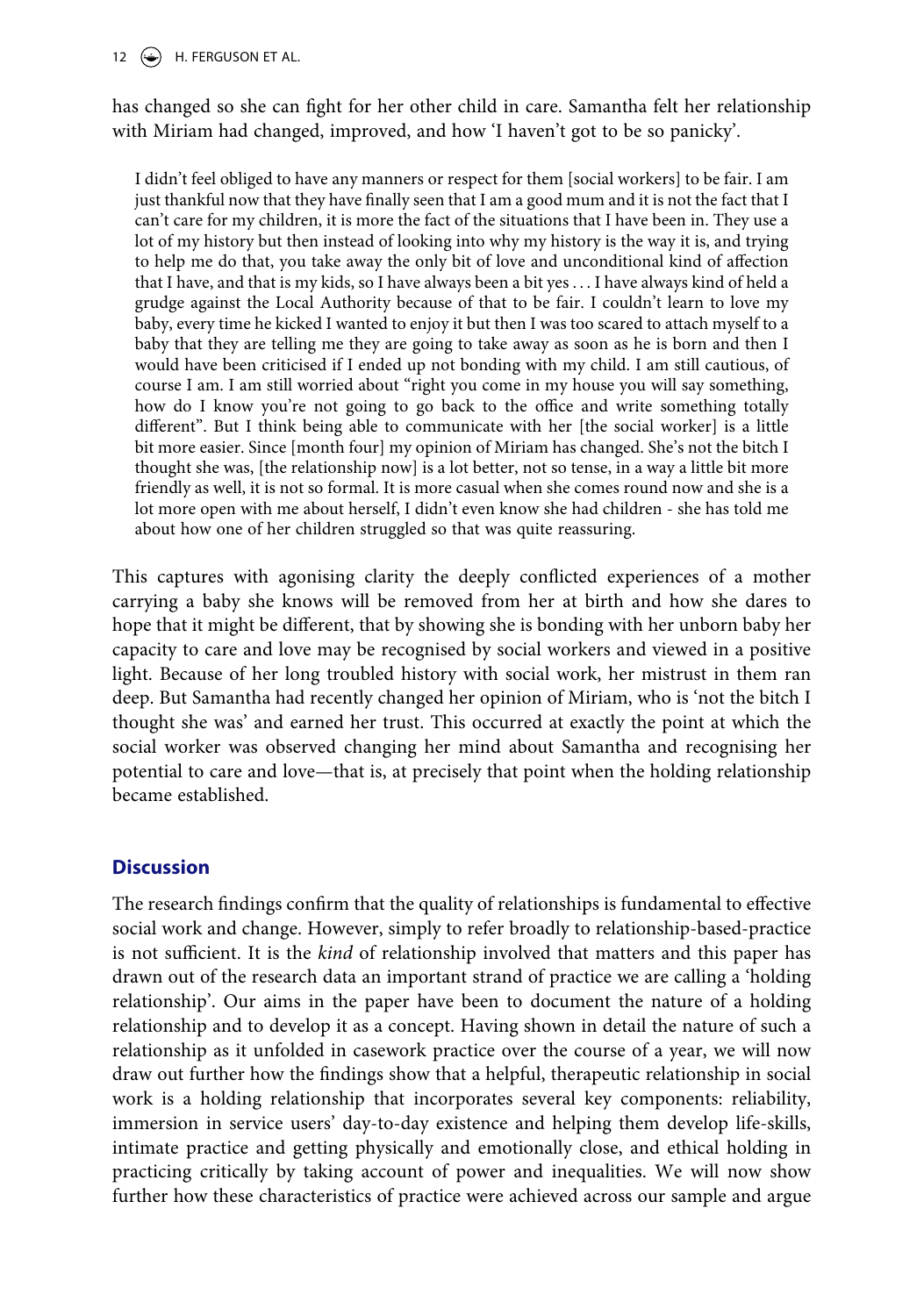that it is possible for holding relationships to go on across all aspects of social work and for the concept to have generic value in social work education and practice.

All the casework that was practiced through holding relationships involved regular and punctual contact and workers maintaining consistent attitudes towards service users. What we have called 'ethical holding' was a key dimension in how the practitioners used critical reflection and brought an awareness of power and inequalities into their work. They saw service users holistically and in terms of their capacity to change and develop, trying hard not to reinforce the stigma of poverty, mental health problems, and having had children removed by the state. A striking example of this was how the social worker approached Samantha Clarke with an open mind and fought hard against colleagues who felt she shouldn't keep the baby because she was using 'disguised compliance'. As Miriam reflected back at the end of the year:

I listened to her, she's never felt listened to. I invested a lot of time into it, reminded myself of the cycle of change, everyone was saying it's disguised compliance and I couldn't see that. ... and then I was listening to her and I thought, this is not someone who is showing disguised compliance to me. This is someone who is actually, truly learning from the sessions they're going to and applying it.

<span id="page-14-0"></span>This supports Leigh et al.'s [\(2019](#page-19-17)) argument that the notion of 'disguised compliance' is too often used in simplistic ways that prevent practitioners from learning more from families and believing them. In our study trust developed through the families feeling listened to, knowing that practitioners adjusted their approach in ways that respected their needs—like the social worker in the first case study we used above always showing Maria Nicholls what she had written down. The workers accepted families' criticisms of past workers and systems and they advocated on parents' behalf, in the manner Miriam did for the Clarkes in the courts, for instance. Social care did this while still placing clear boundaries around parental behaviour and limits on what they were prepared to accept, authoritatively checking home conditions and for such things as signs of drug or alcohol (mis)use. What social workers provide then is not simply 'care-cure' but an assemblage of 'care-control-cure', that represents the use of 'good authority' (Ferguson, [2011](#page-18-3); D. Forrester et al., [2019](#page-19-7)).

<span id="page-14-1"></span>This means that an important aspect of the complex position and identity of social workers involves them being 'reliable hate objects' (Ferguson et al., [2020a](#page-18-1); Winnicott, [1949](#page-20-13)). By her own account, as we have seen, Samantha didn't 'have any manners or respect' for social workers. Part of her—and at times, no doubt, all of her—hated them. The reliability and ethical practice of workers was again crucial because it enabled such service users to come to know how they would find workers every time they had contact and that they would keep coming back even if the service users were angry, hurt, distressed and there was no fear of retaliation. Sometimes this did not just happen verbally but service users acted it out. In describing how 'vile' Samantha was when she first met her, Miriam elaborated: 'You just, you couldn't communicate with her. . . . You would have to walk away. Because she would be almost like an uncontained child, flailing arms and legs everywhere, you know, so really uncontrollable really.' But the social worker kept going back and a year on now regarded her as 'a likable person ... charismatic, insightful, open.' Thus by month eight Samantha was able to tell the research that social care showed her how 'bad' her relationships were and that Miriam was 'not the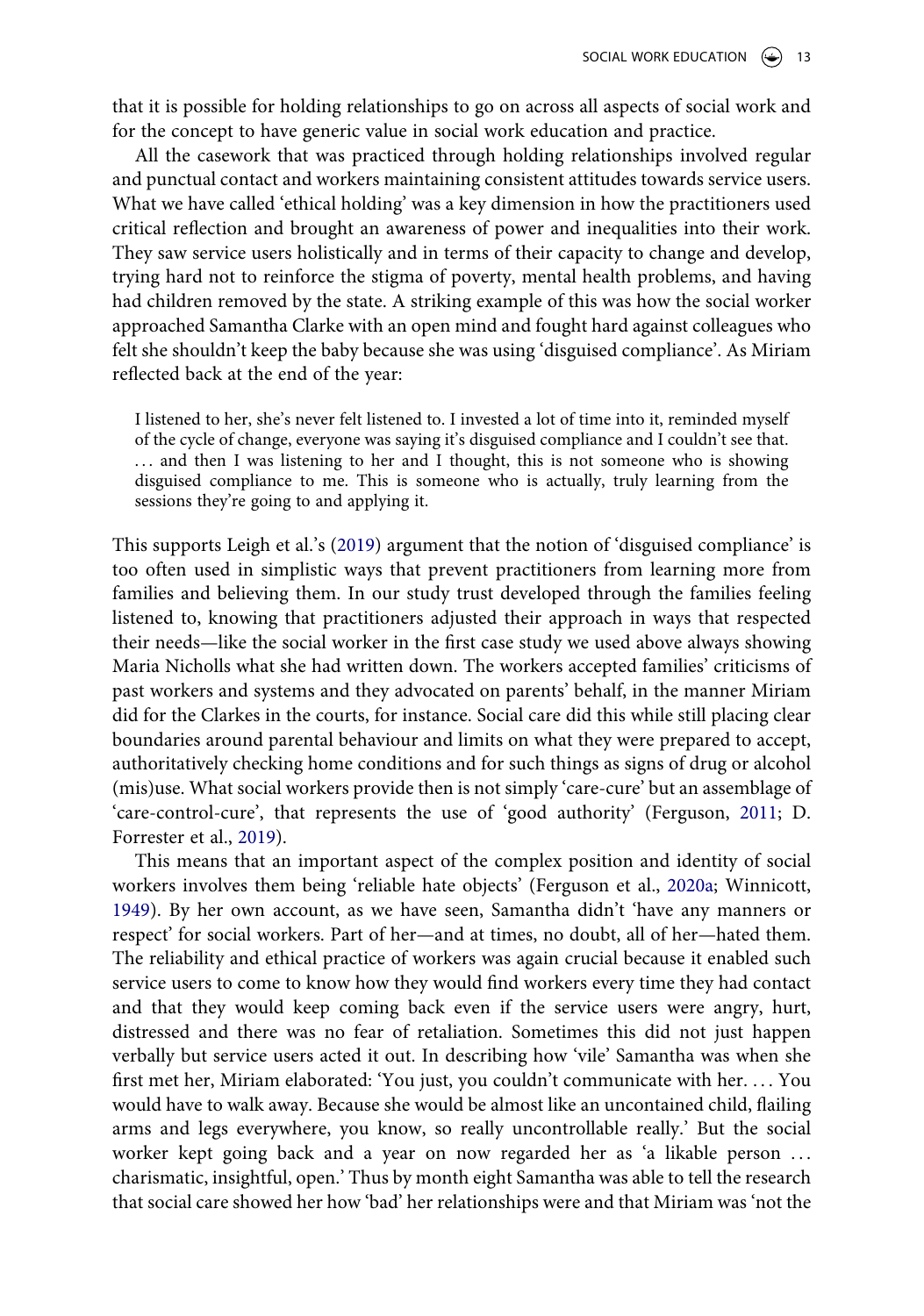bitch I thought she was'. The hate in terms of fear, suspicion, was still present, but so too to a far greater extent were respect, care, love. So the workers were 'reliable care objects' too.

This holding is on one level an unconscious process in which service users know that the worker's mind is available to them and is open to their emotional experience. They feel held in mind by the key worker and the professional network even when the professionals are absent, just like a child does when cared for by a good enough parent/mother. The professional network provided individual acts of help and holding, but the role of social workers as case managers placed them at the centre of this larger holding environment. Forrester shows how for Winnicott case managing was the extension of holding: 'Psychotherapy, medicine and social work were like concentric circles of holding, centred on the fundamental metaphor of experience of a child being held by its mother' (J. Forrester, [2017](#page-19-13), p. 101). A reliable holding environment and relationship created a lived experience of care and security which was pivotal to helping people for whom those experiences had been absent since childhood. It also worked by social workers forming an idea of the service user and their needs and them holding that idea in the relationship so that when they saw them the service user could find that part of themselves which they had given the practitioner. A compelling example of this was the way that Miriam held the shame, guilt, remorse, anger, the loss that Samantha Clarke regularly expressed about her child being in care.

<span id="page-15-0"></span>Another crucial and easily missed dimension of the holding relationship is that while it has a psychological basis, it also has a literal meaning in the intimacy of encounters and the physical holding of children by professionals. This raises the peculiarly neglected question of what the use of touch means to parents and the children themselves (Green, [2017](#page-19-18)). The data suggests that the ways in which some social workers physically held infants was a vital way of having a holding relationship with young children but also seemed vicariously to help parents to feel held, symbolising the emotional holding and care that was being provided for the family. With older children such intimacy and emotional connection was achieved through play, encounters in the car, cafes, on computers and digital media. This is supported by Ruch et al.'s ([2017\)](#page-20-9) observational study of social worker's interactions with children which also found that practice needs to be understood in terms of how it incorporates the head, heart and hands.

<span id="page-15-2"></span><span id="page-15-1"></span>Another distinctive feature of the holding relationship was how it arose from social care practitioners' deep immersion in children and families' everyday lives and an existential focus on the present. The findings show that social workers are not therapists in the psychodynamic sense of delving into the unconscious or in drawing straightforwardly on Rogerian person-centred counselling to practice unconditional positive regard (Murphy et al., [2013\)](#page-19-19). The paradox is that while social workers are not therapists, their work can have direct therapeutic effects. They connect in very practical, 'hands on', ways with the day-to-day needs of families, helping them to learn the skills of caring, develop confidence and self-esteem and to address their struggles with poverty, housing, relationships and so on, most of it done in the family home. Walsh refers to this as 'being alongside' service users and 'valuing the seemingly mundane' (Walsh, [2018,](#page-20-14) p. 219). Families spoke of how they wanted nothing more than to have an ordinary, settled life together and the pleasure they got from accomplishing day-to-day things, like going for walks and to the shops.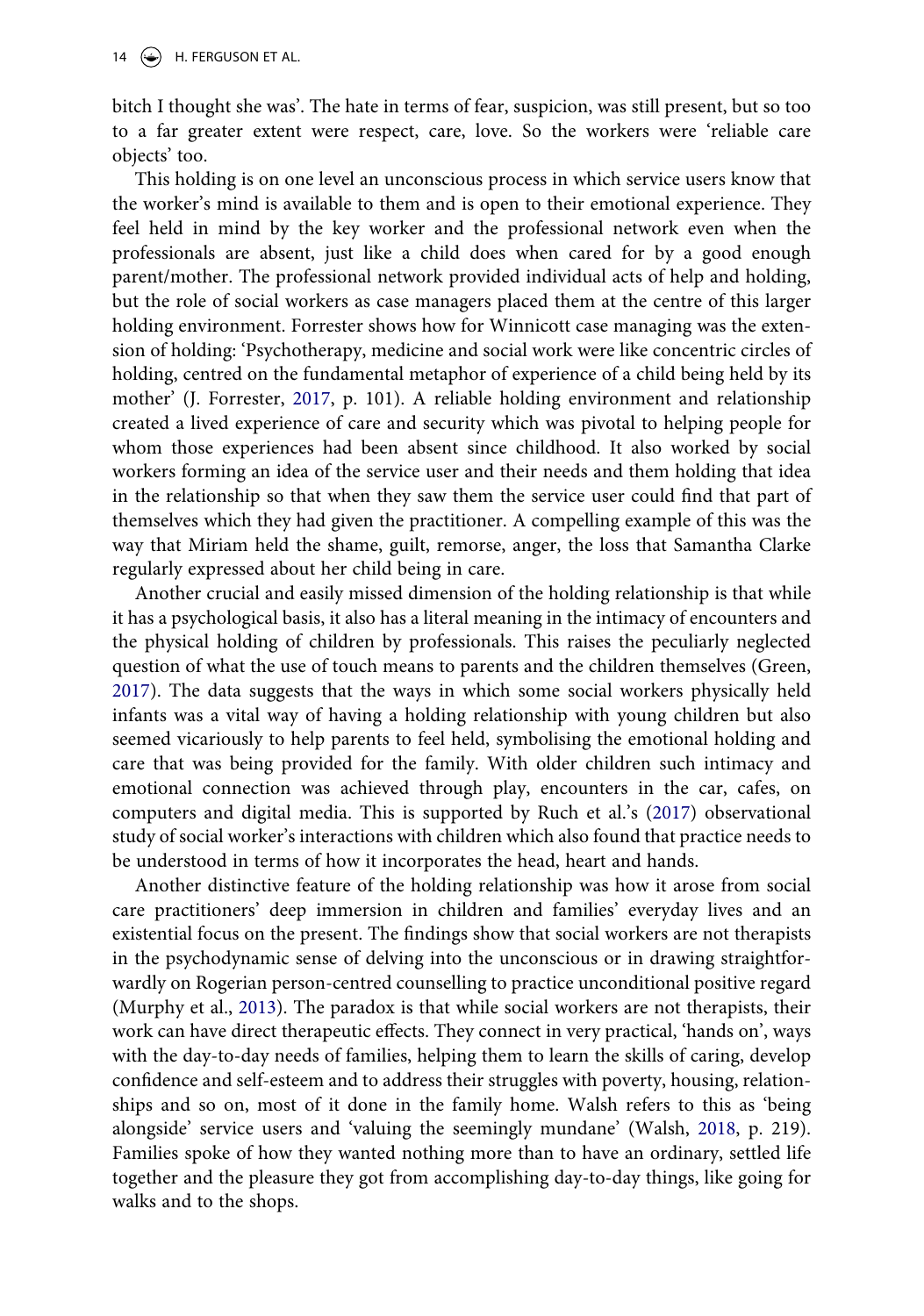'Being alongside' also included social workers self-disclosing things about their own lives—like when Samantha said that her social worker sharing something of her own experience of being a mother helped her to trust her. As another mother explained about her social worker: 'She's talked about her husband before and it makes her more relatable. She knows I like magazines and they are expensive so she brings me round her magazines after she's read them. It all makes a difference.' As well as kindness, using boundaries in such a flexible way by giving something of themselves, ensuring it was for the service user's benefit, not their own, was part of how workers showed empathy and were relatable. This fits with the 'genuineness' that Rogers [\(1961](#page-19-20)) defined as a key aspect of an effective working alliance between worker and client.

<span id="page-16-0"></span>Ending holding relationships is complicated and requires great sensitivity. Samantha regularly phoned Miriam and in month 10 when Miriam missed her call one day and returned it the next she explained to Samantha that 'you're not at the top of my list of visits anymore.' Samantha responded with disappointment, which the social worker interpreted as her feeling rivalry with other families for her attention and need for affirmation of how well she was doing. In another 12 month case-study when closing it was first raised the mother told the social worker: 'I don't think you should leave me!' and listed all the stressful events the family was facing. This again shows the ambivalence that can surround relationships with social workers, how liked/loved and mistrusted/hated they can be at the same time. Even some parents who were critical of aspects of how they had been worked with and still feared their children would be removed, would yearn for the social worker's attention and to be held by them.

Finally, the knowledge, skills, creativity and human capacities that are used to create holding relationships do not happen in a vacuum. In our study, both of the sites where the research took place were significantly affected by the bureaucratic demands of record keeping, report writing, audit culture, austerity measures and budget cuts. Managers and practitioners were under a lot of pressure to prioritise cases, making it difficult to provide the same level of support and holding relationships to all the families who needed them. Social workers and family support workers still helped many families, preventing children from being removed and, when they were, enabling some of them to be returned home. At the social work office that worked with Samantha Clarke, social workers were co-located with their team managers, family support workers and administrators in small team offices. This generated a supportive practice culture, as the families' needs and the workers' experiences of working with them were regularly discussed, generating a culture of reflection and on-going dialogue about the work (Ferguson et al., [2020b](#page-18-1)). This was no guarantee of consensus among colleagues, as shown by the initial differences of opinion within the team about whether Samantha Clarke should be reunified with her baby. But these differences did not fracture relationships or escalate into conflicts because of the mutual respect and emotional and practical support that was shared between Miriam, her colleagues and managers. This illustrates how vital it is for organisations and managers to create the conditions that enable practitioners to be reliable, by ensuring they have the time, the emotional support and the space to think clearly and critically about their work. This enables workers themselves to feel held and be consistently available to provide service users with the holding relationships that can help them change their lives.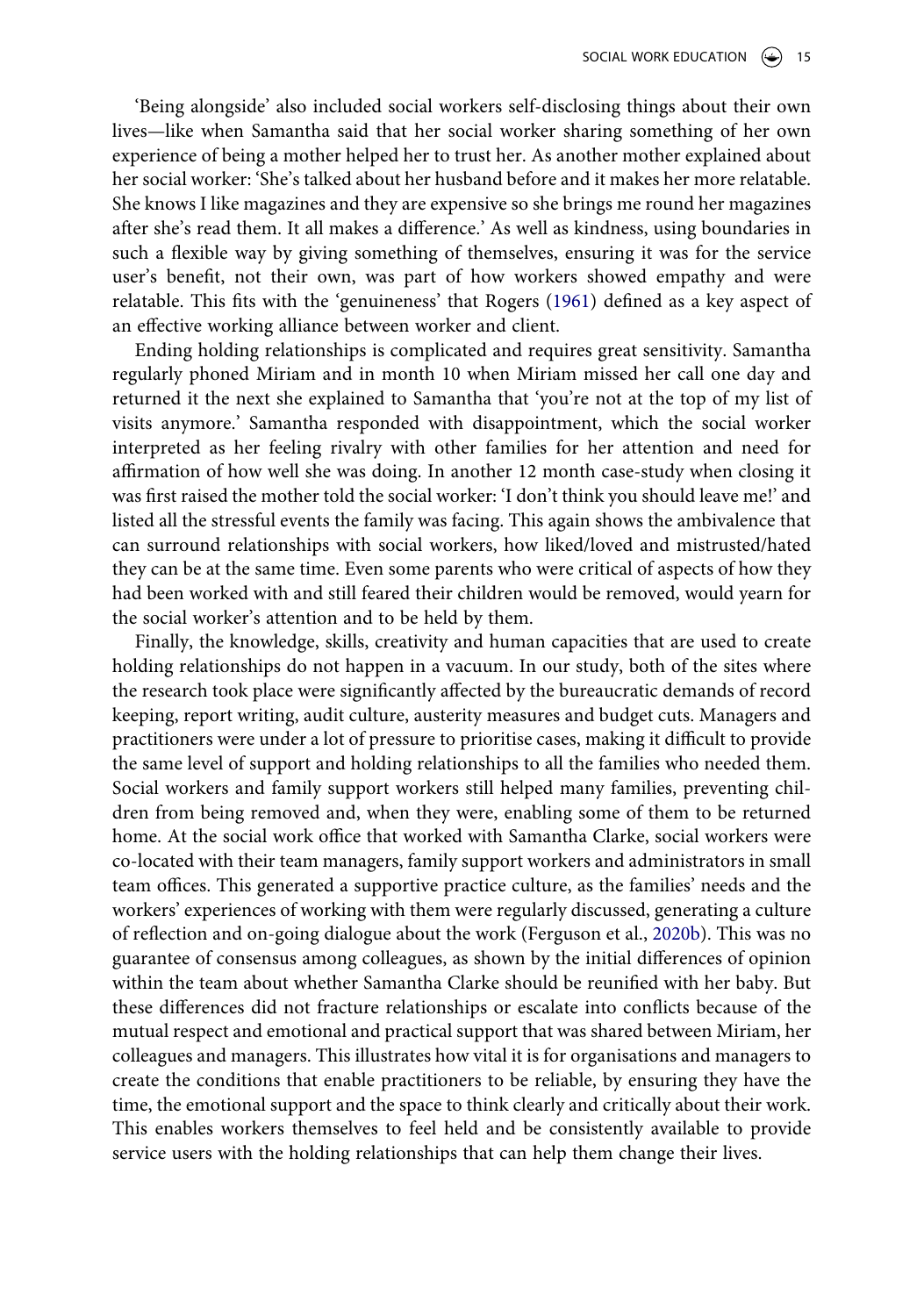16  $\leftarrow$  H. FERGUSON ET AL.

# **Conclusion**

The paper has outlined and analysed the research findings concerning aspects of how social worker's begin, develop and sustain relationships with service users by introducing the concept of a holding relationship. These are relationships that involve reliability, critical thinking and good authority, getting alongside service users, developing their lifeskills and connecting with them in intimate, emotionally meaningful and containing ways. Social work develops relationships that help people by connecting with their lives on two levels: the external—their quality of life, poverty, housing, practical child care skills and so on; and the internal—their 'self', caring capacities, sense of self-efficacy and emotional, unconscious relational experience. This is not a new insight, given that it was at the heart of the psycho-social approach of the Winnicotts and others and of social work going back to the 1950s (Stevenson, [2013\)](#page-20-15). What is original about the contribution of this paper is how it updates those theories for  $21<sup>st</sup>$  century social work, based upon detailed ethnographic data and analysis of how long-term practice is carried out. This has provided original insights upon which the concept of a holding relationship has been built which, it is hoped, can be useful in social work education and in developing helpful relationship-based practice.

# <span id="page-17-0"></span>**Acknowledgments**

We are grateful to Joel Kanter for his very helpful comments on an earlier draft of this paper.

# **Disclosure statement**

No potential conflict of interest was reported by the author(s).

# **Funding**

The research on which this paper is based was funded by the Economic and Social Research Council, Grant Number ES/N012453/2.

#### **Notes on contributors**

*Harry Ferguson* is Professor of Social Work in the Department of Social Work and Social Care, University of Birmingham, UK. His research interests include social theory, social work and child protection, domestic abuse, fatherhood, masculinities and using mobile and ethnographic research methods to understand practice and encounters between social workers service users.

*Lisa Warwick* is Assistant Professor in Social Work at the University of Nottingham, UK. Her research interests are in child and family social work, children in care, children and childhood and the interactions between children, families and professionals.

*Tom Disney* is Senior Lecturer in Childhood Studies in the Department of Social Work, Education & Community Wellbeing, Northumbria University, UK. A geographer, he is interested in care systems and institutions that intersect with families and childhood.

*Jadwiga Leigh* is Senior Lecturer in Social Work, in the Department of Sociology, Lancaster University, UK. Her research has mainly focused on professional identity and organisational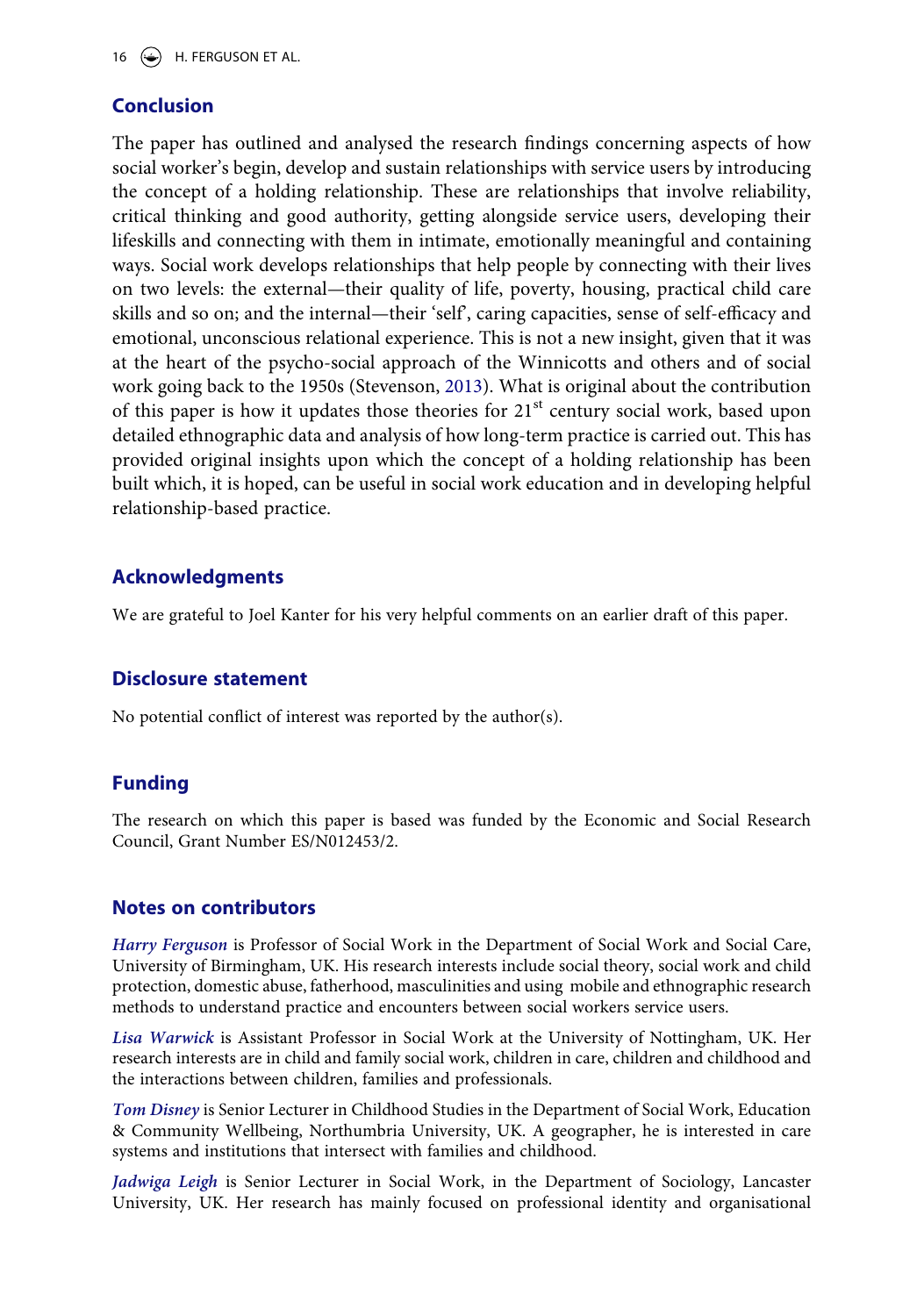culture in child protection both in the UK and in Belgium using a variety of different methods from ethnography to visual methodology.

*Tarsem Singh Cooner* is Senior Lecturer in Social Work, in the Department of Social Work and Social Care, University of Birmingham, UK. His specialism includes combining digital technologies with professional education, learning design and research. He is an Apple accredited film editor, app developer and registered social worker.

*Liz Beddoe* is Professor of Social Work in the School of Counselling, Human Services and Social Work, , University of Auckland, NZ. Her research interests are in critical perspectives on social work education, professional supervision in health and social care, the sociology of professions, the professionalization project of social work, and media framing of social issues and professions.

# **References**

<span id="page-18-11"></span>Abram, J. ([1996](#page-6-0)). *The language of Winnicott*. Karnac.

<span id="page-18-12"></span>Bion, W. [\(1962\)](#page-6-1). *Learning from experience*. Heinemann.

- <span id="page-18-10"></span>Broadhurst, K., Alrouh, B., Yeend, E., Harwin, J., Shaw, M., Pilling, M., Mason, C., & Kershaw, S. [\(2015\)](#page-5-0). Connecting events in time to identify a hidden population: birth mothers and their children in recurrent care proceedings in England. *The British Journal of Social Work*, *45*(8), 2241–2260. <https://doi.org/10.1093/bjsw/bcv130>
- <span id="page-18-6"></span>Bryman, A. [\(2012](#page-4-0)). *Social research methods*. Oxford University Press.
- <span id="page-18-13"></span>Bywaters, P., Brady, G., Sparks, T., & Bos, E. [\(2016\)](#page-6-2). Inequalities in child welfare intervention rates: The intersection of deprivation and identity. *Child and Family Social Work*, *21*(4), pp. 452–463. <https://doi.org/10.1111/cfs.12161>
- <span id="page-18-7"></span>Coulter, S., Houston, S., Mooney, S., Devaney, J., & Davidson, G. ([2020\)](#page-5-1). Attaining theoretical coherence within relationship-based practice in child and family social work: The systemic perspective. *The British Journal of Social Work*, *50*(4), 1219–1237. [http:/doi.org/10.1093/bjsw/](http:/doi.org/10.1093/bjsw/bc110) [bc110](http:/doi.org/10.1093/bjsw/bc110)
- <span id="page-18-9"></span>Department for Education (DfE) ([2019\)](#page-5-2). *Characteristics of children in need: 2018 to 2019*, Retrieved 12.November.2019, from. [https://www.gov.uk/government/collections/statistics-children-in](https://www.gov.uk/government/collections/statistics-children-in-need)[need](https://www.gov.uk/government/collections/statistics-children-in-need)
- <span id="page-18-4"></span>Disney, T., Warwick, L., Ferguson, H., Leigh, J., Cooner, T. S., & Beddoe, L. ([2019](#page-4-1)). "Isn't it funny the children that are further away we don't think about as much?": Using GPS to explore the mobilities and geographies of social work and child protection practice. *Children and Youth Services Review*, (100), 39–49. <http:/doi.org/10.1016/j.childyouth.2019.02.029>
- <span id="page-18-2"></span>Featherstone, B., Gupta, A., Morris, K., & White, S. ([2018](#page-3-0)). *Protecting children: A social model*. Policy Press.
- <span id="page-18-3"></span>Ferguson, H. ([2011](#page-3-1)). *Child Protection Practice*. Palgrave Macmillan.
- <span id="page-18-5"></span>Ferguson, H. [\(2016a\)](#page-4-1). 'Researching social work practice close up: Using ethnographic and mobile methods to understand encounters between social workers, children and families'. *The British Journal of Social Work*, *46*(1), 153–168. <http:/doi.org/10.1093/bjsw/bcu120>
- <span id="page-18-8"></span>Ferguson, H. [\(2016b](#page-5-3)). What social workers do in performing child protection work: Evidence from research into face-to-face practice. *Child and Family Social Work*, *21*(2016), 283–294. [https://](https://doi.org/10.1111/cfs.12142) [doi.org/10.1111/cfs.12142](https://doi.org/10.1111/cfs.12142)
- <span id="page-18-14"></span>Ferguson, H. ([2018\)](#page-11-0). Making home visits: Creativity and the embodied practices of home visiting in social work and child protection. *Qualitative Social Work*, *17*(1), 65–80. [https://doi.org/10.](https://doi.org/10.1177/1473325016656751) [1177/1473325016656751](https://doi.org/10.1177/1473325016656751)
- <span id="page-18-0"></span>Ferguson, H., Leigh, L., Cooner, T. S., Beddoe, L., Disney, T., Warwick, L., & Plumridge, G. [\(2019\)](#page-3-2). From snapshots of practice to a movie: Researching long-term social work and Child protection by getting as close as possible to practice and organisational life. *The British Journal of Social Work,* 1–10. [https://doi.org/10.1093/bjsw/bcz119.](https://doi.org/10.1093/bjsw/bcz119)
- <span id="page-18-1"></span>Ferguson, H., Disney, T., Warwick, L., Leigh, J., Cooner, T. S., & Beddoe, L. [\(2020a](#page-3-3)). Hostile relationships in social work practice: Anxiety, hate and conflict in long-term work with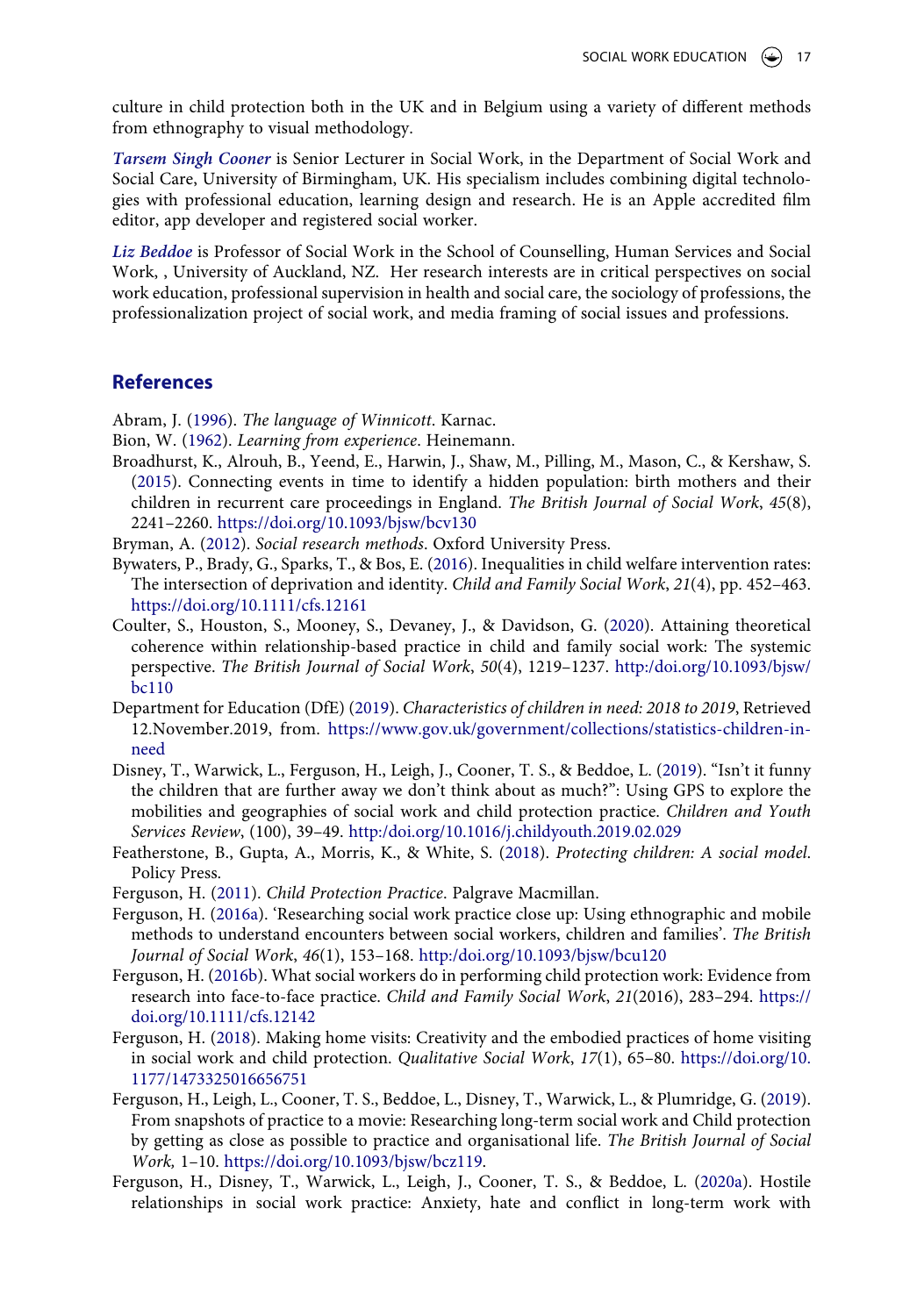18  $\bigoplus$  H. FERGUSON ET AL.

involuntary service users. *Journal of Social Work Practice*. [https://doi.org/10.1080/02650533.](https://doi.org/10.1080/02650533.2020.18343711%201319) [2020.18343711–19](https://doi.org/10.1080/02650533.2020.18343711%201319)

- <span id="page-19-16"></span>Ferguson, H., Warwick, L., Cooner, T. S., Leigh, J., Beddoe, E., Disney, T., & Plumridge, G. [\(2020b](#page-7-0)). The nature and culture of social work with children and families in long-term casework: Findings from a qualitative longitudinal study. *Child & Family Social Work*, 1–10. [https://](https://doi.org/10.1111/cfs.12746,) [doi.org/10.1111/cfs.12746](https://doi.org/10.1111/cfs.12746,),
- <span id="page-19-7"></span>Forrester, D., Westlake, D., Killian, M., Antonopolon, V., McCann, M., Thurnham, A., Thomas, R., Waits, C., Whittaker, C., Hutchison, D. ([2019\)](#page-5-3). What is the relationship between worker skills and outcomes for families in child and family social work? *The British Journal of Social Work*. *49*(8), 2148–2167. [https://doi.org/10.1093/bjsw/bcy126.](https://doi.org/10.1093/bjsw/bcy126)
- <span id="page-19-13"></span>Forrester, J. [\(2017\)](#page-6-3). On holding as metaphor: Winnicott and the figure of St Christopher. In J. Forrester (Ed.), *Thinking in Cases* (pp. 89–104). Polity.
- <span id="page-19-18"></span>Green, L. ([2017](#page-15-0)). The trouble with touch? New insights and observations on touch for social work and social care. *The British Journal of Social Work*, *47*(3), 773–792. [http:/doi.org/10.1093/bjsw/](http:/doi.org/10.1093/bjsw/bcw071) [bcw071](http:/doi.org/10.1093/bjsw/bcw071)
- <span id="page-19-8"></span>Henderson, F. [\(2018](#page-5-3)). Difficult conversations on the frontline: Observations of home visits to talk about neglect. In M. Bower & R. Solomon (Eds.), *What social workers need to know* (pp. 31–47). Routledge.
- <span id="page-19-5"></span>Ingram, R. [\(2013](#page-5-4)). Locating emotional intelligence at the heart of social work practice. *British Journal of Social Work*, *43*(5), 987–1004. <http:/doi.org/10.1093/bjsw/bcs029>
- <span id="page-19-4"></span>Ingram, R., & Smith, M. [\(2018\)](#page-5-5). Relationship-based practice: emergent themes in social work literature. (IRISS Insights; No. 41). Institute for Research and Innovation in Social Services. [https://www.iriss.org.uk/resources/insights/relationship-based-practice-emergent-themes](https://www.iriss.org.uk/resources/insights/relationship-based-practice-emergent-themes-social-work-literature)[social-work-literature.](https://www.iriss.org.uk/resources/insights/relationship-based-practice-emergent-themes-social-work-literature)
- <span id="page-19-12"></span>Kanter, J. ([2000](#page-6-4)). The untold story of Clare and Donald Winnicott: How social work influenced modern psychoanalysis. *Clinical Social Work Journal*, *28*(3), 245–261. [https://doi.org/10.1023/](https://doi.org/10.1023/A:1005179617180) [A:1005179617180](https://doi.org/10.1023/A:1005179617180)
- <span id="page-19-0"></span>Kanter, J. [\(2004\)](#page-3-4). *Face-to-face with children: The life and work of clare winnicott*. Karnac.
- <span id="page-19-17"></span>Leigh, J., Beddoe, E., & Keddell, E. ([2019\)](#page-14-0). 'Disguised compliance or undisguised nonsense: A critical discourse analysis of compliance and resistance in social work practice'. *Families, Relationships and Societies*, *9*(2), 269–285.<https://doi.org/10.1332/204674319X15536730156921>
- <span id="page-19-1"></span>Leigh, J., Disney, T., Warwick, L., Ferguson, H., Beddoe, L., & Cooner, T. S. ([2020\)](#page-3-5). 'Revealing the hidden performances of social work practice: The ethnographic process of gaining access, getting into place and impression management'. *Qualitative Social Work*, 147332502092906. <https://doi.org/10.1177/1473325020929067>
- <span id="page-19-10"></span>Lonne, B., Parton, N., Thomson, J., & Harries, M. [\(2009](#page-5-6)). *Reforming child protection*. Routledge.
- <span id="page-19-11"></span>Morris, K. [\(2013](#page-5-6)). Troubled families: Vulnerable families' experiences of multiple service use. *Child & Family SocialWork*, *18*(2), 198–206. <https://doi.org/10.1111/j.1365-2206.2011.00822.x>
- <span id="page-19-15"></span>Munro, E. ([2011\)](#page-7-1). *The Munro review of child protection: Final report, a child-centred system CM*. The Stationery Office.
- <span id="page-19-19"></span>Murphy, D., Duggan, M., & Joseph, S. ([2013](#page-15-1)). Relationship-based social work and its compatibility with the person-centred approach: Principled versus instrumental perspectives. *The British Journal of Social Work*, *43*(4), 703–719. <https://doi.org/10.1093/bjsw/bcs003>
- <span id="page-19-14"></span>Music, G. [\(2019\)](#page-6-5). *Nurturing Children*. Routledge.
- <span id="page-19-3"></span>Neale, B. [\(2019](#page-4-2)). *What is qualitative longitudinal research?* Bloomsbury.
- <span id="page-19-9"></span>Noyes, C. ([2018](#page-5-7)). Written on the body. In M. Bower & R. Solomon (Eds.), *What social workers need to know* (pp. 48–70). Routledge.
- <span id="page-19-6"></span>Parkinson, C. [\(2018](#page-5-8)). Sustaining relationships: working with strong Feelings: Part ll: Hopelessness, depression and despair. In G. Ruch, D. Turney, & A. Ward, (Eds.), *Relationship-based social work: Getting to the heart of practice* (pp. 113–128). Jessica Kingsley.
- <span id="page-19-2"></span>Pink, S. [\(2015](#page-4-1)). *Doing sensory ethnography*. Sage.
- <span id="page-19-20"></span>Rogers, C. R. [\(1961\)](#page-16-0). *On becoming a person: A psychotherapists view of psychotherapy*. Houghton Mifflin.